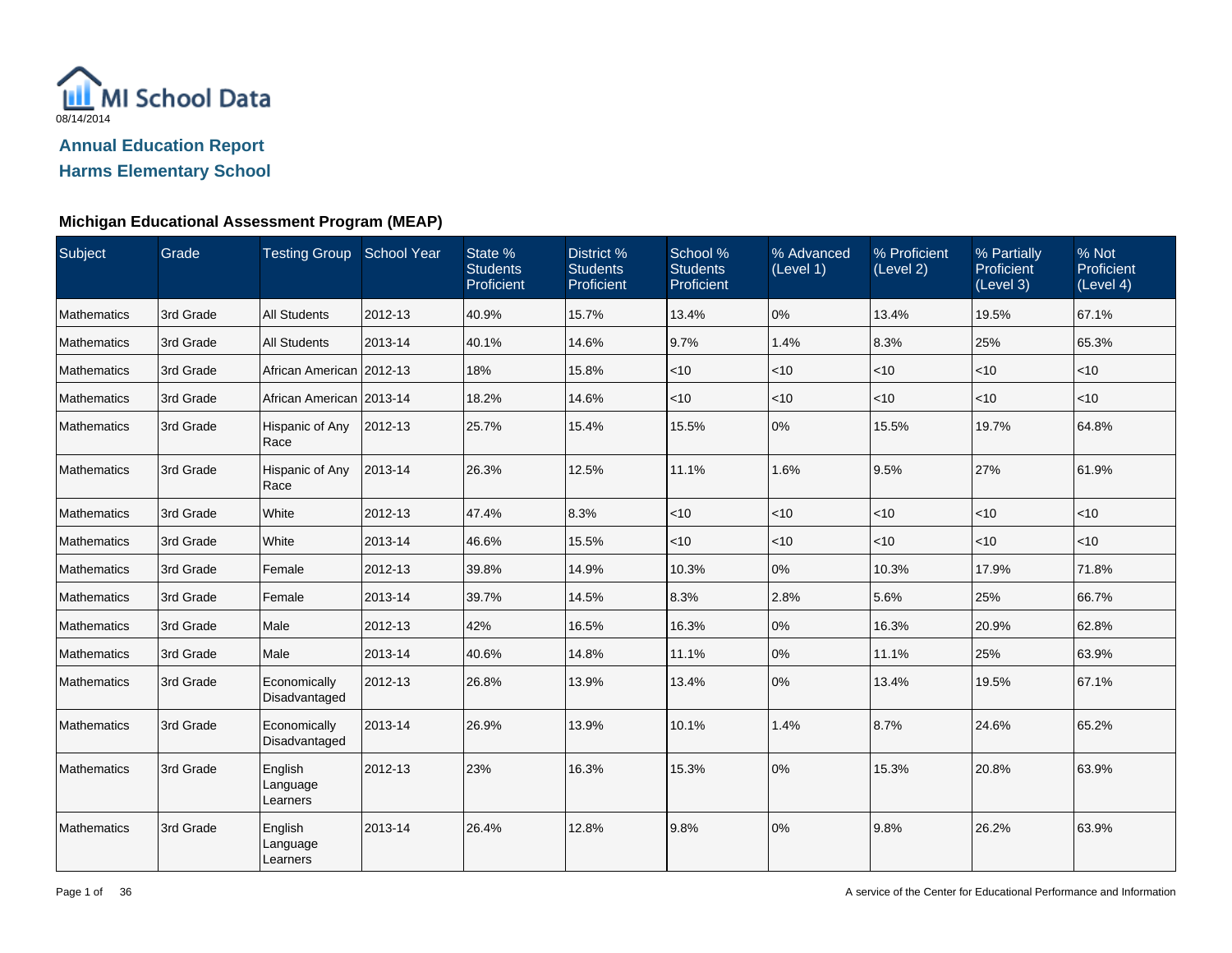

| Subject            | Grade     | <b>Testing Group School Year</b>            |         | State %<br><b>Students</b><br>Proficient | District %<br><b>Students</b><br>Proficient | School %<br><b>Students</b><br>Proficient | % Advanced<br>(Level 1) | % Proficient<br>(Level 2) | % Partially<br>Proficient<br>(Level 3) | % Not<br>Proficient<br>(Level 4) |
|--------------------|-----------|---------------------------------------------|---------|------------------------------------------|---------------------------------------------|-------------------------------------------|-------------------------|---------------------------|----------------------------------------|----------------------------------|
| Mathematics        | 3rd Grade | <b>Students With</b><br><b>Disabilities</b> | 2012-13 | 21.5%                                    | 13.1%                                       | ~10                                       | $<$ 10                  | $<$ 10                    | $<$ 10                                 | $<$ 10                           |
| Mathematics        | 3rd Grade | <b>Students With</b><br><b>Disabilities</b> | 2013-14 | 22.2%                                    | 9.5%                                        | < 10                                      | $<$ 10                  | $ $ < 10                  | $<$ 10                                 | $<$ 10                           |
| Mathematics        | 4th Grade | <b>All Students</b>                         | 2012-13 | 46.1%                                    | 18.8%                                       | 27.5%                                     | 0%                      | 27.5%                     | 20.9%                                  | 51.6%                            |
| Mathematics        | 4th Grade | <b>All Students</b>                         | 2013-14 | 45.3%                                    | 17.2%                                       | 22.5%                                     | 1.4%                    | 21.1%                     | 14.1%                                  | 63.4%                            |
| <b>Mathematics</b> | 4th Grade | American Indian                             | 2012-13 | 39.8%                                    | $<$ 10                                      | ~10                                       | $<$ 10                  | $<$ 10                    | $<$ 10                                 | $<$ 10                           |
| Mathematics        | 4th Grade | African American   2012-13                  |         | 20%                                      | 17.1%                                       | $<$ 10                                    | $<$ 10                  | $<$ 10                    | $<$ 10                                 | $<$ 10                           |
| Mathematics        | 4th Grade | African American 2013-14                    |         | 18.2%                                    | 15.8%                                       | ~10                                       | $<$ 10                  | $<$ 10                    | $<$ 10                                 | $<$ 10                           |
| Mathematics        | 4th Grade | Hispanic of Any<br>Race                     | 2012-13 | 33.3%                                    | 25.8%                                       | 29.7%                                     | 0%                      | 29.7%                     | 20.3%                                  | 50%                              |
| Mathematics        | 4th Grade | Hispanic of Any<br>Race                     | 2013-14 | 29.3%                                    | 22.6%                                       | 24.6%                                     | 1.5%                    | 23.1%                     | 15.4%                                  | 60%                              |
| Mathematics        | 4th Grade | Two or More<br>Races                        | 2012-13 | 44.3%                                    | $ $ < 10                                    | < 10                                      | $<$ 10                  | $ $ < 10                  | $<$ 10                                 | $<$ 10                           |
| Mathematics        | 4th Grade | White                                       | 2012-13 | 53%                                      | 16.2%                                       | 16.7%                                     | 0%                      | 16.7%                     | 16.7%                                  | 66.7%                            |
| Mathematics        | 4th Grade | White                                       | 2013-14 | 52.9%                                    | 9.5%                                        | $<$ 10                                    | $<$ 10                  | $<$ 10                    | $<$ 10                                 | $<$ 10                           |
| <b>Mathematics</b> | 4th Grade | Female                                      | 2012-13 | 45.7%                                    | 18.4%                                       | 22.2%                                     | 0%                      | 22.2%                     | 20%                                    | 57.8%                            |
| Mathematics        | 4th Grade | Female                                      | 2013-14 | 43.4%                                    | 16.5%                                       | 23.3%                                     | 3.3%                    | 20%                       | 13.3%                                  | 63.3%                            |
| Mathematics        | 4th Grade | Male                                        | 2012-13 | 46.4%                                    | 19.2%                                       | 32.6%                                     | 0%                      | 32.6%                     | 21.7%                                  | 45.7%                            |
| Mathematics        | 4th Grade | Male                                        | 2013-14 | 47.2%                                    | 18%                                         | 22%                                       | 0%                      | 22%                       | 14.6%                                  | 63.4%                            |
| Mathematics        | 4th Grade | Economically<br>Disadvantaged               | 2012-13 | 31.1%                                    | 17.4%                                       | 26.7%                                     | 0%                      | 26.7%                     | 21.1%                                  | 52.2%                            |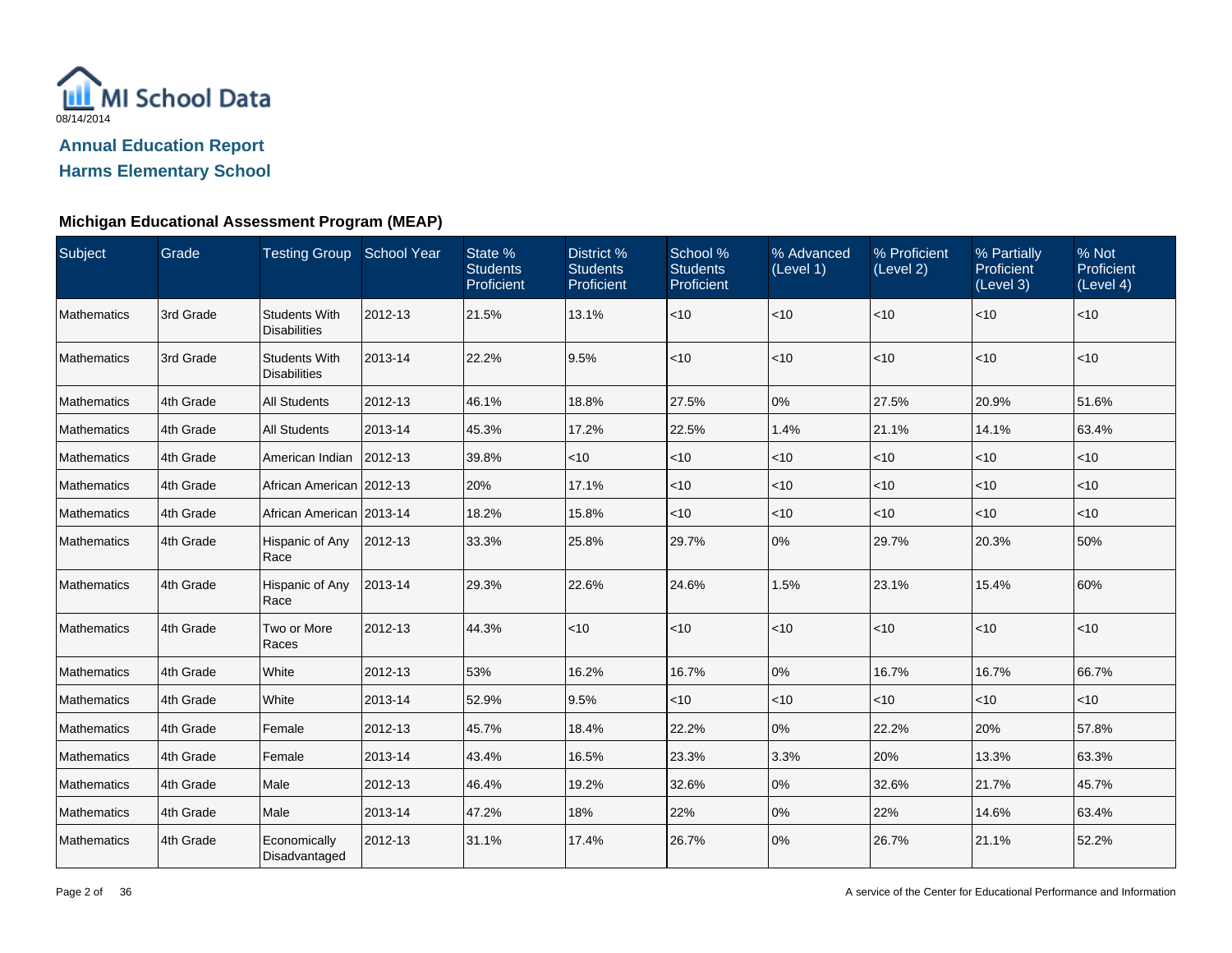

#### **Michigan Educational Assessment Program (MEAP)**

| Subject     | Grade     | Testing Group School Year                   |         | State %<br><b>Students</b><br>Proficient | District %<br><b>Students</b><br>Proficient | School %<br><b>Students</b><br>Proficient | % Advanced<br>(Level 1) | % Proficient<br>(Level 2) | % Partially<br>Proficient<br>(Level 3) | % Not<br>Proficient<br>(Level 4) |
|-------------|-----------|---------------------------------------------|---------|------------------------------------------|---------------------------------------------|-------------------------------------------|-------------------------|---------------------------|----------------------------------------|----------------------------------|
| Mathematics | 4th Grade | Economically<br>Disadvantaged               | 2013-14 | 29.5%                                    | 16.7%                                       | 22.9%                                     | 1.4%                    | 21.4%                     | 14.3%                                  | 62.9%                            |
| Mathematics | 4th Grade | English<br>Language<br>Learners             | 2012-13 | 24.4%                                    | 26.5%                                       | 30.3%                                     | 0%                      | 30.3%                     | 19.7%                                  | 50%                              |
| Mathematics | 4th Grade | English<br>Language<br>Learners             | 2013-14 | 23.1%                                    | 23.4%                                       | 21.1%                                     | 0%                      | 21.1%                     | 15.8%                                  | 63.2%                            |
| Mathematics | 4th Grade | <b>Students With</b><br><b>Disabilities</b> | 2012-13 | 23%                                      | 7%                                          | $<$ 10                                    | $ $ < 10                | < 10                      | $<$ 10                                 | $<$ 10                           |
| Mathematics | 4th Grade | <b>Students With</b><br><b>Disabilities</b> | 2013-14 | 23.2%                                    | 10.6%                                       | $<$ 10                                    | $ $ < 10                | $ $ < 10                  | $<$ 10                                 | $<$ 10                           |
| Mathematics | 5th Grade | <b>All Students</b>                         | 2012-13 | 45.7%                                    | 17%                                         | 45.6%                                     | 2.9%                    | 42.6%                     | 14.7%                                  | 39.7%                            |
| Mathematics | 5th Grade | <b>All Students</b>                         | 2013-14 | 45.2%                                    | 15.4%                                       | 13.9%                                     | 0%                      | 13.9%                     | 24.1%                                  | 62%                              |
| Mathematics | 5th Grade | African American 2012-13                    |         | 20.5%                                    | 15.4%                                       | $ $ < 10                                  | $ $ < 10                | $<$ 10                    | $<$ 10                                 | $<$ 10                           |
| Mathematics | 5th Grade | African American 2013-14                    |         | 20%                                      | 15.3%                                       | $<$ 10                                    | $ $ < 10                | $<$ 10                    | $<$ 10                                 | $<$ 10                           |
| Mathematics | 5th Grade | Hispanic of Any<br>Race                     | 2012-13 | 31.7%                                    | 21.8%                                       | 45.9%                                     | 3.3%                    | 42.6%                     | 14.8%                                  | 39.3%                            |
| Mathematics | 5th Grade | Hispanic of Any<br>Race                     | 2013-14 | 32.3%                                    | 14.2%                                       | 13%                                       | 0%                      | 13%                       | 27.5%                                  | 59.4%                            |
| Mathematics | 5th Grade | Two or More<br>Races                        | 2013-14 | 43.2%                                    | <10                                         | < 10                                      | $ $ < 10                | $ $ < 10                  | < 10                                   | $<$ 10                           |
| Mathematics | 5th Grade | White                                       | 2012-13 | 52.4%                                    | 21.1%                                       | < 10                                      | $ $ < 10                | < 10                      | < 10                                   | $<$ 10                           |
| Mathematics | 5th Grade | White                                       | 2013-14 | 51.7%                                    | 8.1%                                        | $<$ 10                                    | $<$ 10                  | $<$ 10                    | $<$ 10                                 | $<$ 10                           |
| Mathematics | 5th Grade | Female                                      | 2012-13 | 43.9%                                    | 15.7%                                       | 41.2%                                     | 0%                      | 41.2%                     | 17.6%                                  | 41.2%                            |

A service of the Center for Educational Performance and Information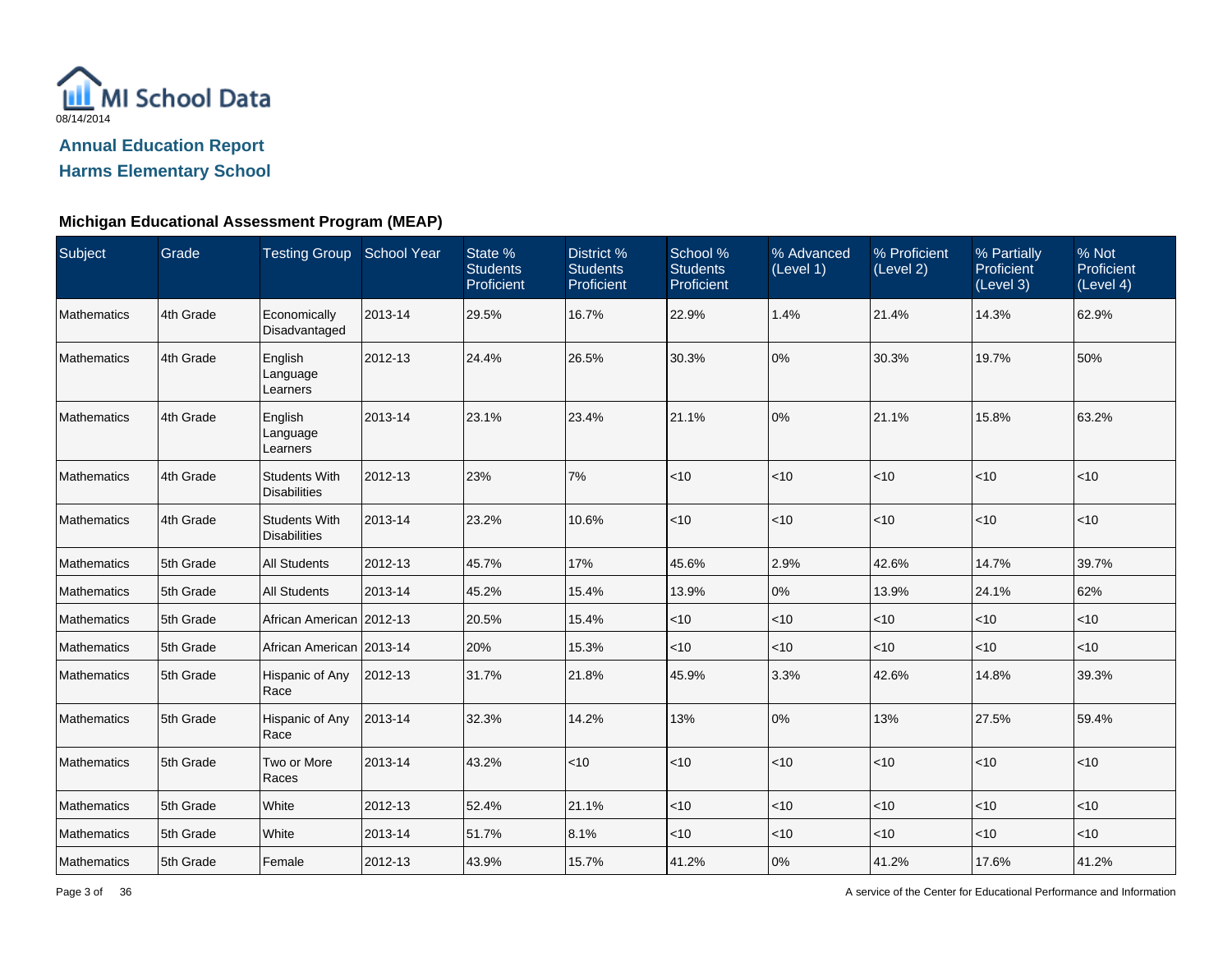

| Subject     | Grade     | Testing Group School Year                   |         | State %<br><b>Students</b><br>Proficient | District %<br><b>Students</b><br>Proficient | School %<br><b>Students</b><br>Proficient | % Advanced<br>(Level 1) | % Proficient<br>(Level 2) | % Partially<br>Proficient<br>(Level 3) | % Not<br>Proficient<br>(Level 4) |
|-------------|-----------|---------------------------------------------|---------|------------------------------------------|---------------------------------------------|-------------------------------------------|-------------------------|---------------------------|----------------------------------------|----------------------------------|
| Mathematics | 5th Grade | Female                                      | 2013-14 | 44.7%                                    | 14.4%                                       | 11.9%                                     | 0%                      | 11.9%                     | 19%                                    | 69%                              |
| Mathematics | 5th Grade | Male                                        | 2012-13 | 47.5%                                    | 18.4%                                       | 50%                                       | 5.9%                    | 44.1%                     | 11.8%                                  | 38.2%                            |
| Mathematics | 5th Grade | Male                                        | 2013-14 | 45.7%                                    | 16.5%                                       | 16.2%                                     | 0%                      | 16.2%                     | 29.7%                                  | 54.1%                            |
| Mathematics | 5th Grade | Economically<br>Disadvantaged               | 2012-13 | 30.3%                                    | 15.7%                                       | 45.6%                                     | 2.9%                    | 42.6%                     | 14.7%                                  | 39.7%                            |
| Mathematics | 5th Grade | Economically<br>Disadvantaged               | 2013-14 | 29.5%                                    | 13.6%                                       | 11.7%                                     | 0%                      | 11.7%                     | 24.7%                                  | 63.6%                            |
| Mathematics | 5th Grade | English<br>Language<br>Learners             | 2012-13 | 22.9%                                    | 24.6%                                       | 45.3%                                     | 3.1%                    | 42.2%                     | 14.1%                                  | 40.6%                            |
| Mathematics | 5th Grade | English<br>Language<br>Learners             | 2013-14 | 23.1%                                    | 14.1%                                       | 11.3%                                     | 0%                      | 11.3%                     | 25.8%                                  | 62.9%                            |
| Mathematics | 5th Grade | <b>Students With</b><br><b>Disabilities</b> | 2012-13 | 19.9%                                    | 10.2%                                       | < 10                                      | $ $ < 10                | $ $ < 10                  | $<$ 10                                 | $<$ 10                           |
| Mathematics | 5th Grade | <b>Students With</b><br><b>Disabilities</b> | 2013-14 | 20%                                      | 5.1%                                        | < 10                                      | $ $ < 10                | $ $ < 10                  | $<$ 10                                 | $<$ 10                           |
| Reading     | 3rd Grade | <b>All Students</b>                         | 2012-13 | 66.5%                                    | 42.7%                                       | 41.3%                                     | 5%                      | 36.3%                     | 38.8%                                  | 20%                              |
| Reading     | 3rd Grade | <b>All Students</b>                         | 2013-14 | 61.3%                                    | 35.3%                                       | 34.3%                                     | 5.7%                    | 28.6%                     | 50%                                    | 15.7%                            |
| Reading     | 3rd Grade | African American   2012-13                  |         | 44.8%                                    | 43.2%                                       | $<$ 10                                    | $<$ 10                  | $<$ 10                    | $<$ 10                                 | $<$ 10                           |
| Reading     | 3rd Grade | African American   2013-14                  |         | 37.3%                                    | 36.2%                                       | ~10                                       | $ $ < 10                | $<$ 10                    | $<$ 10                                 | $<$ 10                           |
| Reading     | 3rd Grade | Hispanic of Any<br>Race                     | 2012-13 | 53.5%                                    | 38.4%                                       | 42%                                       | 5.8%                    | 36.2%                     | 37.7%                                  | 20.3%                            |
| Reading     | 3rd Grade | Hispanic of Any<br>Race                     | 2013-14 | 46.9%                                    | 28%                                         | 34.4%                                     | 6.6%                    | 27.9%                     | 49.2%                                  | 16.4%                            |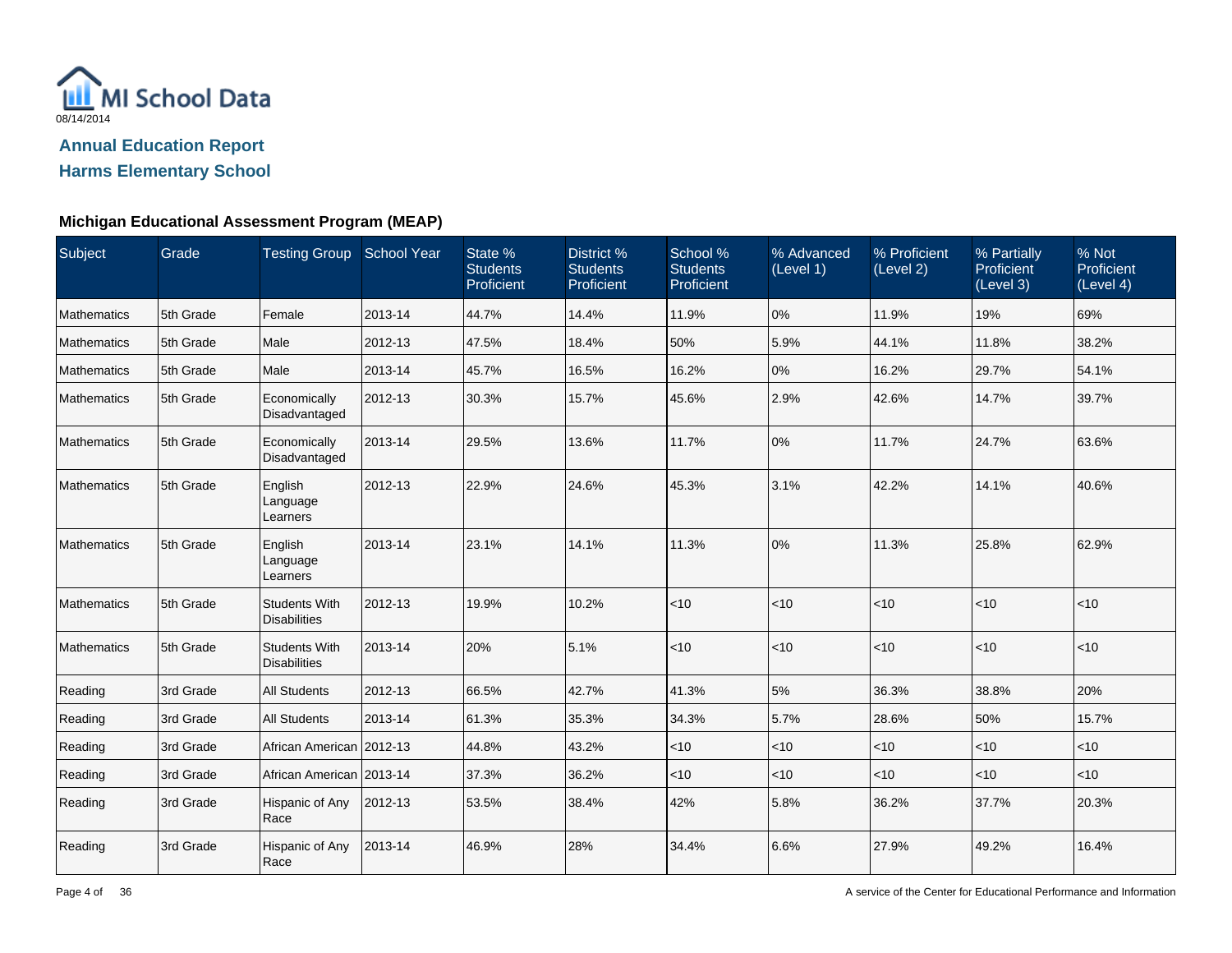

| Subject | Grade     | Testing Group School Year                   |         | State %<br><b>Students</b><br>Proficient | District %<br><b>Students</b><br>Proficient | School %<br><b>Students</b><br>Proficient | % Advanced<br>(Level 1) | % Proficient<br>(Level 2) | % Partially<br>Proficient<br>(Level 3) | % Not<br>Proficient<br>(Level 4) |
|---------|-----------|---------------------------------------------|---------|------------------------------------------|---------------------------------------------|-------------------------------------------|-------------------------|---------------------------|----------------------------------------|----------------------------------|
| Reading | 3rd Grade | White                                       | 2012-13 | 73%                                      | 41%                                         | <10                                       | $<$ 10                  | <10                       | <10                                    | $<$ 10                           |
| Reading | 3rd Grade | White                                       | 2013-14 | 68.8%                                    | 39.2%                                       | ~10                                       | < 10                    | $<$ 10                    | $<$ 10                                 | $<$ 10                           |
| Reading | 3rd Grade | Female                                      | 2012-13 | 70.2%                                    | 45.7%                                       | 37.8%                                     | 5.4%                    | 32.4%                     | 45.9%                                  | 16.2%                            |
| Reading | 3rd Grade | Female                                      | 2013-14 | 64.1%                                    | 37%                                         | 35.3%                                     | 2.9%                    | 32.4%                     | 55.9%                                  | 8.8%                             |
| Reading | 3rd Grade | Male                                        | 2012-13 | 63%                                      | 39.7%                                       | 44.2%                                     | 4.7%                    | 39.5%                     | 32.6%                                  | 23.3%                            |
| Reading | 3rd Grade | Male                                        | 2013-14 | 58.6%                                    | 33.8%                                       | 33.3%                                     | 8.3%                    | 25%                       | 44.4%                                  | 22.2%                            |
| Reading | 3rd Grade | Economically<br>Disadvantaged               | 2012-13 | 53.8%                                    | 40.5%                                       | 41.3%                                     | 5%                      | 36.3%                     | 38.8%                                  | 20%                              |
| Reading | 3rd Grade | Economically<br>Disadvantaged               | 2013-14 | 47.9%                                    | 34.4%                                       | 34.3%                                     | 6%                      | 28.4%                     | 49.3%                                  | 16.4%                            |
| Reading | 3rd Grade | English<br>Language<br>Learners             | 2012-13 | 41.5%                                    | 40.3%                                       | 41.4%                                     | 5.7%                    | 35.7%                     | 38.6%                                  | 20%                              |
| Reading | 3rd Grade | English<br>Language<br>Learners             | 2013-14 | 37.2%                                    | 26.5%                                       | 29.5%                                     | 6.6%                    | 23%                       | 54.1%                                  | 16.4%                            |
| Reading | 3rd Grade | <b>Students With</b><br><b>Disabilities</b> | 2012-13 | 37.9%                                    | 31.2%                                       | $<10$                                     | $<$ 10                  | <10                       | $<$ 10                                 | < 10                             |
| Reading | 3rd Grade | <b>Students With</b><br><b>Disabilities</b> | 2013-14 | 35.1%                                    | 21%                                         | < 10                                      | $<$ 10                  | $ $ < 10                  | < 10                                   | $<$ 10                           |
| Reading | 4th Grade | <b>All Students</b>                         | 2012-13 | 68.1%                                    | 40.7%                                       | 68.9%                                     | 2.2%                    | 66.7%                     | 28.9%                                  | 2.2%                             |
| Reading | 4th Grade | <b>All Students</b>                         | 2013-14 | 70%                                      | 42.6%                                       | 58.6%                                     | 4.3%                    | 54.3%                     | 28.6%                                  | 12.9%                            |
| Reading | 4th Grade | American Indian                             | 2012-13 | 66.4%                                    | $<$ 10                                      | ~10                                       | $<$ 10                  | $<$ 10                    | $<$ 10                                 | $<$ 10                           |
| Reading | 4th Grade | African American 2012-13                    |         | 43%                                      | 39.6%                                       | $<10$                                     | < 10                    | $<$ 10                    | $<$ 10                                 | $<$ 10                           |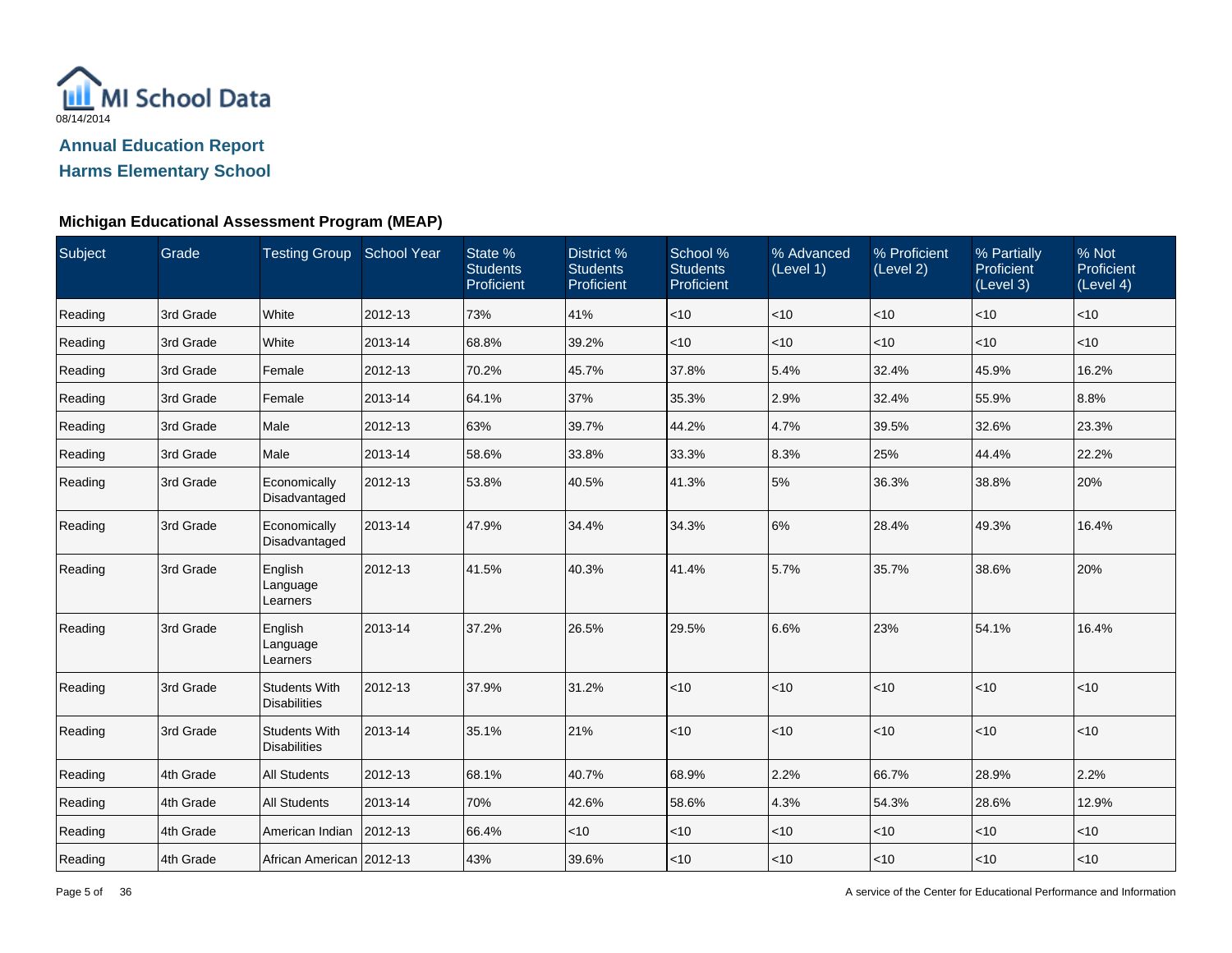

| Subject | Grade     | Testing Group School Year                   |         | State %<br><b>Students</b><br>Proficient | District %<br><b>Students</b><br>Proficient | School %<br><b>Students</b><br>Proficient | % Advanced<br>(Level 1) | % Proficient<br>(Level 2) | % Partially<br>Proficient<br>(Level 3) | % Not<br>Proficient<br>(Level 4) |
|---------|-----------|---------------------------------------------|---------|------------------------------------------|---------------------------------------------|-------------------------------------------|-------------------------|---------------------------|----------------------------------------|----------------------------------|
| Reading | 4th Grade | African American 2013-14                    |         | 47.6%                                    | 41.8%                                       | < 10                                      | $<$ 10                  | <10                       | $<$ 10                                 | $<$ 10                           |
| Reading | 4th Grade | Hispanic of Any<br>Race                     | 2012-13 | 57.5%                                    | 46.2%                                       | 74%                                       | 2.7%                    | 71.2%                     | 23.3%                                  | 2.7%                             |
| Reading | 4th Grade | Hispanic of Any<br>Race                     | 2013-14 | 57.8%                                    | 44.4%                                       | 62.5%                                     | 4.7%                    | 57.8%                     | 28.1%                                  | 9.4%                             |
| Reading | 4th Grade | Two or More<br>Races                        | 2012-13 | 68.7%                                    | $ $ < 10                                    | < 10                                      | $<$ 10                  | < 10                      | < 10                                   | $<$ 10                           |
| Reading | 4th Grade | White                                       | 2012-13 | 75.1%                                    | 35.3%                                       | 50%                                       | 0%                      | 50%                       | 50%                                    | 0%                               |
| Reading | 4th Grade | White                                       | 2013-14 | 76.5%                                    | 41.3%                                       | $<$ 10                                    | $<$ 10                  | $<$ 10                    | $<$ 10                                 | $<$ 10                           |
| Reading | 4th Grade | Female                                      | 2012-13 | 71.1%                                    | 43.7%                                       | 62.2%                                     | 2.2%                    | 60%                       | 33.3%                                  | 4.4%                             |
| Reading | 4th Grade | Female                                      | 2013-14 | 73%                                      | 46.6%                                       | 62.1%                                     | 6.9%                    | 55.2%                     | 27.6%                                  | 10.3%                            |
| Reading | 4th Grade | Male                                        | 2012-13 | 65.1%                                    | 37.7%                                       | 75.6%                                     | 2.2%                    | 73.3%                     | 24.4%                                  | $0\%$                            |
| Reading | 4th Grade | Male                                        | 2013-14 | 67%                                      | 38.7%                                       | 56.1%                                     | 2.4%                    | 53.7%                     | 29.3%                                  | 14.6%                            |
| Reading | 4th Grade | Economically<br>Disadvantaged               | 2012-13 | 55.1%                                    | 38.7%                                       | 68.5%                                     | 2.2%                    | 66.3%                     | 29.2%                                  | 2.2%                             |
| Reading | 4th Grade | Economically<br>Disadvantaged               | 2013-14 | 57.3%                                    | 40.9%                                       | 59.4%                                     | 4.3%                    | 55.1%                     | 27.5%                                  | 13%                              |
| Reading | 4th Grade | English<br>Language<br>Learners             | 2012-13 | 39.1%                                    | 46.4%                                       | 73.3%                                     | 2.7%                    | 70.7%                     | 25.3%                                  | 1.3%                             |
| Reading | 4th Grade | English<br>Language<br>Learners             | 2013-14 | 42.9%                                    | 43.5%                                       | 59.6%                                     | 1.8%                    | 57.9%                     | 31.6%                                  | 8.8%                             |
| Reading | 4th Grade | <b>Students With</b><br><b>Disabilities</b> | 2012-13 | 38.3%                                    | 22.1%                                       | <10                                       | < 10                    | <10                       | <10                                    | < 10                             |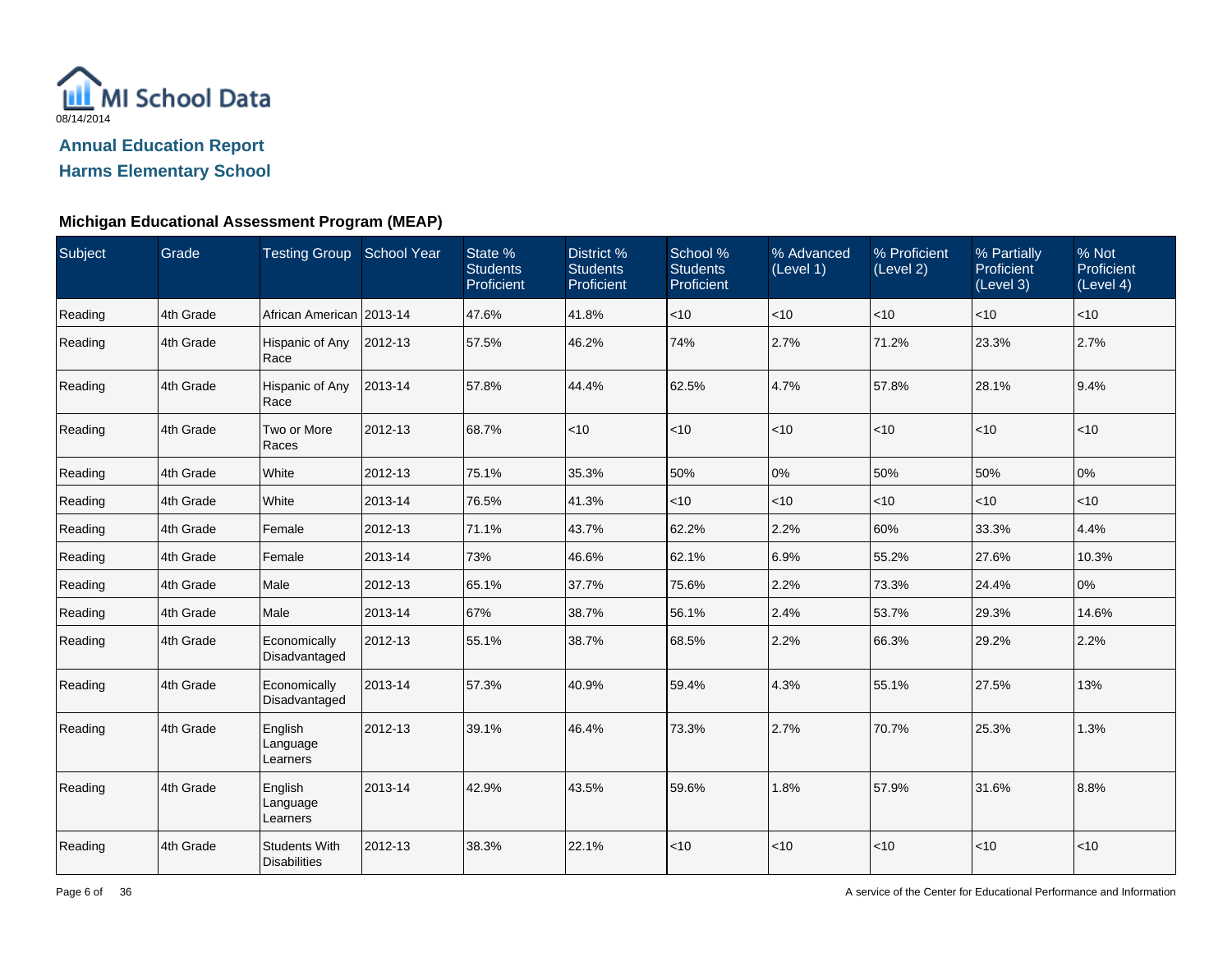

| Subject | Grade     | Testing Group School Year                   |         | State %<br><b>Students</b><br>Proficient | District %<br><b>Students</b><br>Proficient | School %<br><b>Students</b><br>Proficient | % Advanced<br>(Level 1) | % Proficient<br>(Level 2) | % Partially<br>Proficient<br>(Level 3) | % Not<br>Proficient<br>(Level 4) |
|---------|-----------|---------------------------------------------|---------|------------------------------------------|---------------------------------------------|-------------------------------------------|-------------------------|---------------------------|----------------------------------------|----------------------------------|
| Reading | 4th Grade | <b>Students With</b><br><b>Disabilities</b> | 2013-14 | 41.6%                                    | 24.1%                                       | $<$ 10                                    | $<$ 10                  | $<$ 10                    | $<$ 10                                 | $<$ 10                           |
| Reading | 5th Grade | <b>All Students</b>                         | 2012-13 | 70.4%                                    | 44.5%                                       | 66.2%                                     | 5.9%                    | 60.3%                     | 19.1%                                  | 14.7%                            |
| Reading | 5th Grade | <b>All Students</b>                         | 2013-14 | 71.7%                                    | 43.6%                                       | 64.1%                                     | 3.8%                    | 60.3%                     | 28.2%                                  | 7.7%                             |
| Reading | 5th Grade | African American   2012-13                  |         | 47.8%                                    | 44.3%                                       | $<$ 10                                    | <10                     | $<$ 10                    | $<$ 10                                 | $<$ 10                           |
| Reading | 5th Grade | African American   2013-14                  |         | 48.7%                                    | 43%                                         | $<$ 10                                    | <10                     | $<$ 10                    | $<$ 10                                 | $<$ 10                           |
| Reading | 5th Grade | Hispanic of Any<br>Race                     | 2012-13 | 58.1%                                    | 44.3%                                       | 62.3%                                     | 6.6%                    | 55.7%                     | 21.3%                                  | 16.4%                            |
| Reading | 5th Grade | Hispanic of Any<br>Race                     | 2013-14 | 60.8%                                    | 45.1%                                       | 64.7%                                     | 4.4%                    | 60.3%                     | 29.4%                                  | 5.9%                             |
| Reading | 5th Grade | Two or More<br>Races                        | 2013-14 | 72.6%                                    | $ $ < 10                                    | < 10                                      | $<$ 10                  | $<$ 10                    | < 10                                   | $<$ 10                           |
| Reading | 5th Grade | White                                       | 2012-13 | 76.9%                                    | 44.1%                                       | $<$ 10                                    | $<$ 10                  | $<$ 10                    | $<$ 10                                 | $<$ 10                           |
| Reading | 5th Grade | White                                       | 2013-14 | 78.2%                                    | 35.6%                                       | < 10                                      | $<$ 10                  | $<$ 10                    | $<$ 10                                 | $<$ 10                           |
| Reading | 5th Grade | Female                                      | 2012-13 | 74.1%                                    | 48.2%                                       | 70.6%                                     | 2.9%                    | 67.6%                     | 20.6%                                  | 8.8%                             |
| Reading | 5th Grade | Female                                      | 2013-14 | 74.2%                                    | 46.1%                                       | 59.5%                                     | 4.8%                    | 54.8%                     | 31%                                    | 9.5%                             |
| Reading | 5th Grade | Male                                        | 2012-13 | 66.8%                                    | 40.8%                                       | 61.8%                                     | 8.8%                    | 52.9%                     | 17.6%                                  | 20.6%                            |
| Reading | 5th Grade | Male                                        | 2013-14 | 69.2%                                    | 41%                                         | 69.4%                                     | 2.8%                    | 66.7%                     | 25%                                    | 5.6%                             |
| Reading | 5th Grade | Economically<br>Disadvantaged               | 2012-13 | 57.9%                                    | 42.6%                                       | 66.2%                                     | 5.9%                    | 60.3%                     | 19.1%                                  | 14.7%                            |
| Reading | 5th Grade | Economically<br>Disadvantaged               | 2013-14 | 59.4%                                    | 41.1%                                       | 63.2%                                     | 3.9%                    | 59.2%                     | 28.9%                                  | 7.9%                             |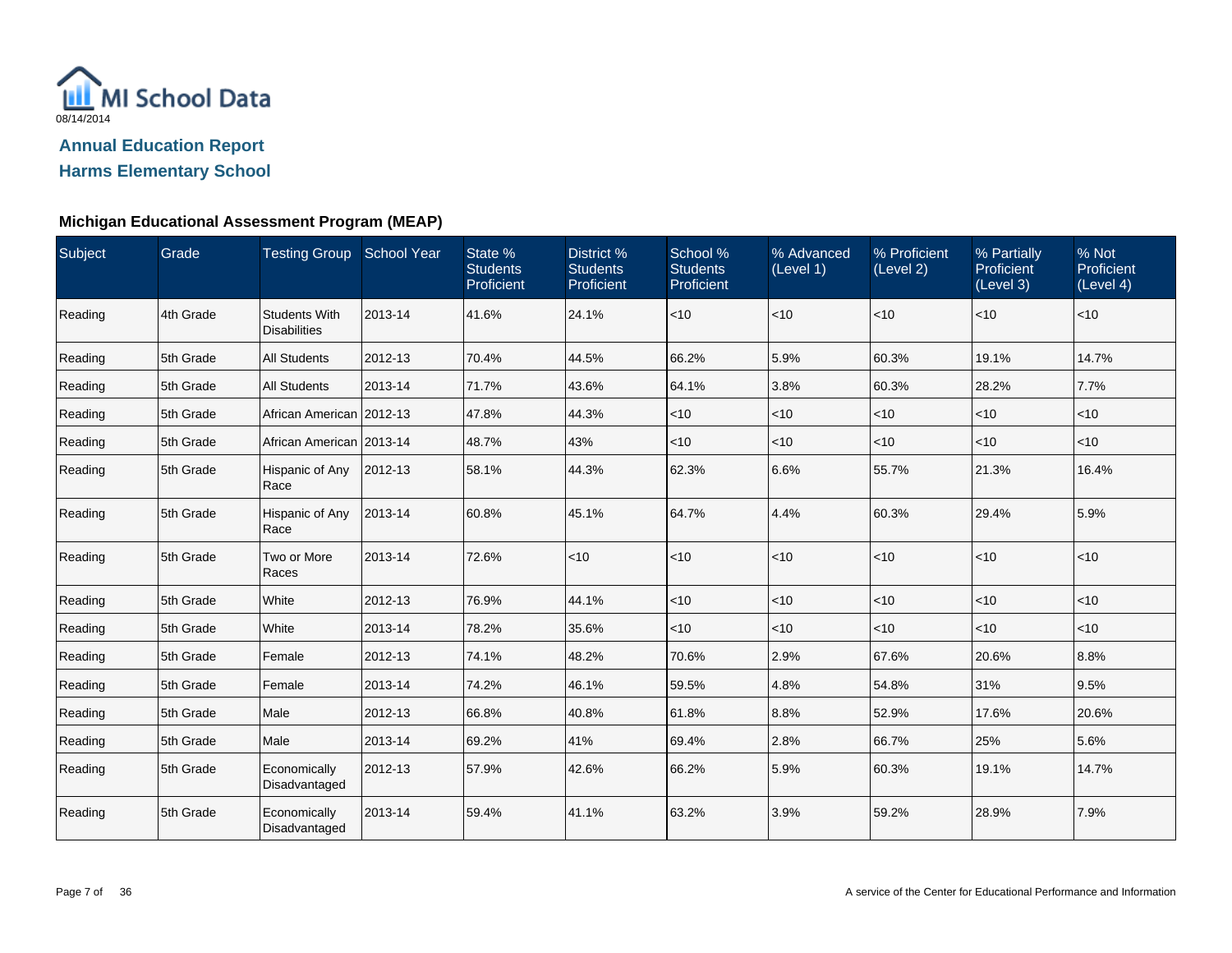

# **Michigan Educational Assessment Program (MEAP)**

| Subject | Grade     | Testing Group School Year                   |         | State %<br><b>Students</b><br>Proficient | District %<br><b>Students</b><br>Proficient | School %<br><b>Students</b><br>Proficient | % Advanced<br>(Level 1) | % Proficient<br>(Level 2) | % Partially<br><b>Proficient</b><br>(Level 3) | % Not<br>Proficient<br>(Level 4) |
|---------|-----------|---------------------------------------------|---------|------------------------------------------|---------------------------------------------|-------------------------------------------|-------------------------|---------------------------|-----------------------------------------------|----------------------------------|
| Reading | 5th Grade | English<br>Language<br>Learners             | 2012-13 | 36.3%                                    | 44.7%                                       | 64.1%                                     | 6.3%                    | 57.8%                     | 20.3%                                         | 15.6%                            |
| Reading | 5th Grade | English<br>Language<br>Learners             | 2013-14 | 39.2%                                    | 43%                                         | 62.9%                                     | 3.2%                    | 59.7%                     | 30.6%                                         | 6.5%                             |
| Reading | 5th Grade | <b>Students With</b><br><b>Disabilities</b> | 2012-13 | 36.6%                                    | 19.9%                                       | $<10$                                     | $<$ 10                  | $<$ 10                    | < 10                                          | < 10                             |
| Reading | 5th Grade | <b>Students With</b><br><b>Disabilities</b> | 2013-14 | 41.1%                                    | 24%                                         | $<10$                                     | < 10                    | $<$ 10                    | $<$ 10                                        | $<$ 10                           |
| Science | 5th Grade | <b>All Students</b>                         | 2012-13 | 13.1%                                    | 2.3%                                        | 2.8%                                      | 0%                      | 2.8%                      | 26.8%                                         | 70.4%                            |
| Science | 5th Grade | <b>All Students</b>                         | 2013-14 | 16.8%                                    | 2.9%                                        | 1.3%                                      | 0%                      | 1.3%                      | 19%                                           | 79.7%                            |
| Science | 5th Grade | African American 2012-13                    |         | 2.6%                                     | 2.4%                                        | $<10$                                     | $<$ 10                  | $<$ 10                    | $<$ 10                                        | $<$ 10                           |
| Science | 5th Grade | African American 2013-14                    |         | 3.3%                                     | 2.9%                                        | ~10                                       | < 10                    | $<$ 10                    | $<$ 10                                        | $<$ 10                           |
| Science | 5th Grade | Hispanic of Any<br>Race                     | 2012-13 | 5.4%                                     | 1.3%                                        | 3.1%                                      | 0%                      | 3.1%                      | 25%                                           | 71.9%                            |
| Science | 5th Grade | Hispanic of Any<br>Race                     | 2013-14 | 7.7%                                     | 1.8%                                        | 0%                                        | 0%                      | 0%                        | 18.8%                                         | 81.2%                            |
| Science | 5th Grade | Two or More<br>Races                        | 2013-14 | 15.2%                                    | $ $ < 10                                    | $<10$                                     | < 10                    | $<$ 10                    | $<$ 10                                        | $<$ 10                           |
| Science | 5th Grade | White                                       | 2012-13 | 16%                                      | 2%                                          | $<$ 10                                    | $<$ 10                  | $<$ 10                    | $<$ 10                                        | $<$ 10                           |
| Science | 5th Grade | White                                       | 2013-14 | 20.7%                                    | 2.9%                                        | $<10$                                     | $<$ 10                  | $<$ 10                    | $<$ 10                                        | $<$ 10                           |
| Science | 5th Grade | Female                                      | 2012-13 | 11.6%                                    | 1.7%                                        | 2.9%                                      | 0%                      | 2.9%                      | 17.1%                                         | 80%                              |
| Science | 5th Grade | Female                                      | 2013-14 | 15.9%                                    | 2.9%                                        | 2.4%                                      | 0%                      | 2.4%                      | 14.3%                                         | 83.3%                            |
| Science | 5th Grade | Male                                        | 2012-13 | 14.5%                                    | 2.8%                                        | 2.8%                                      | 0%                      | 2.8%                      | 36.1%                                         | 61.1%                            |

A service of the Center for Educational Performance and Information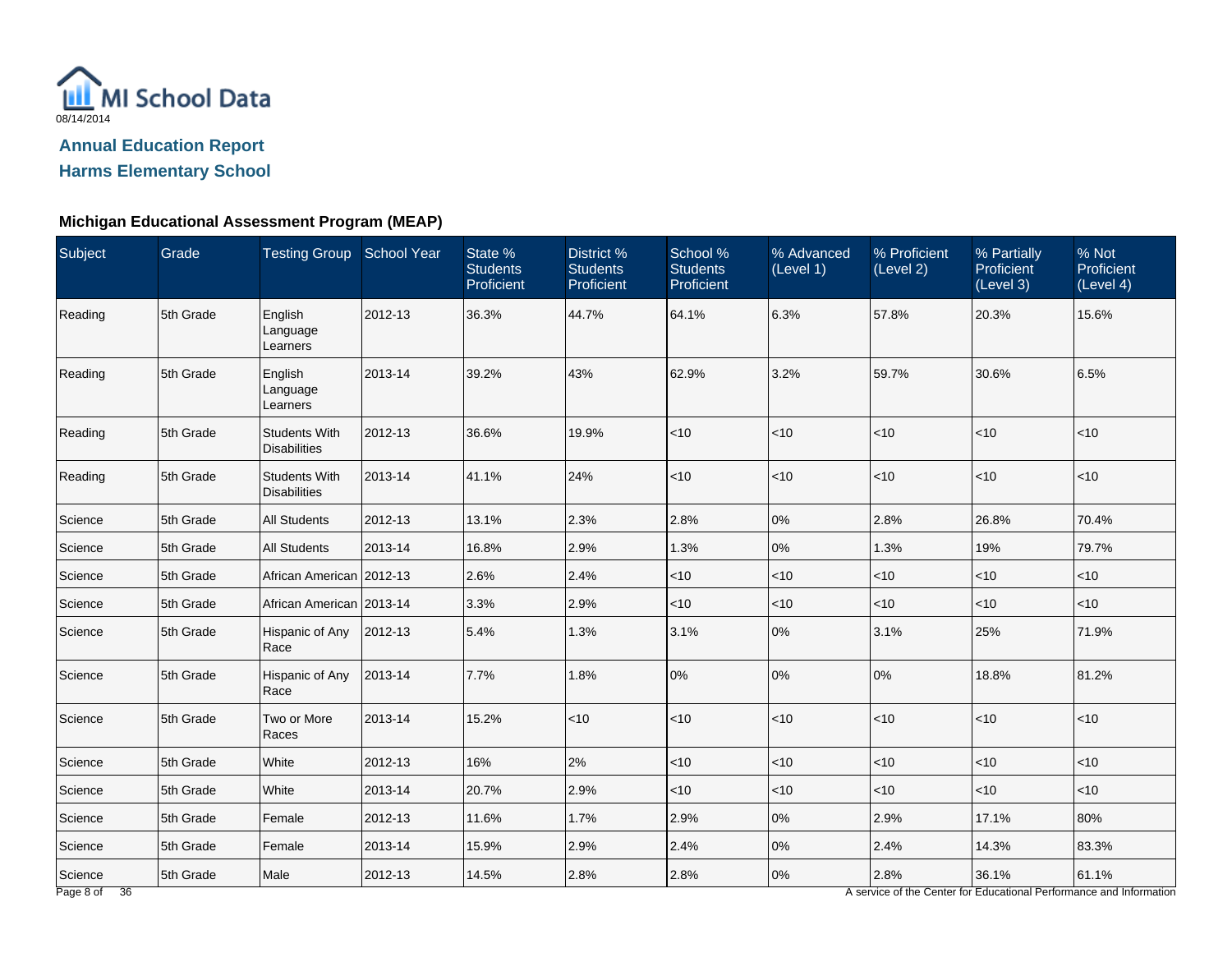

| Subject | Grade     | <b>Testing Group</b>                        | <b>School Year</b> | State %<br><b>Students</b><br>Proficient | District %<br><b>Students</b><br>Proficient | School %<br><b>Students</b><br>Proficient | % Advanced<br>(Level 1) | % Proficient<br>(Level 2) | % Partially<br>Proficient<br>(Level 3) | % Not<br>Proficient<br>(Level 4) |
|---------|-----------|---------------------------------------------|--------------------|------------------------------------------|---------------------------------------------|-------------------------------------------|-------------------------|---------------------------|----------------------------------------|----------------------------------|
| Science | 5th Grade | Male                                        | 2013-14            | 17.7%                                    | 2.9%                                        | 0%                                        | 0%                      | 0%                        | 24.3%                                  | 75.7%                            |
| Science | 5th Grade | Economically<br>Disadvantaged               | 2012-13            | 5.8%                                     | 1.9%                                        | 2.8%                                      | 0%                      | 2.8%                      | 26.8%                                  | 70.4%                            |
| Science | 5th Grade | Economically<br>Disadvantaged               | 2013-14            | 8%                                       | 2.4%                                        | 0%                                        | 0%                      | 0%                        | 19.5%                                  | 80.5%                            |
| Science | 5th Grade | English<br>Language<br>Learners             | 2012-13            | 1.4%                                     | 1.3%                                        | 3%                                        | 0%                      | 3%                        | 26.9%                                  | 70.1%                            |
| Science | 5th Grade | English<br>Language<br>Learners             | 2013-14            | 2.9%                                     | 2%                                          | 0%                                        | 0%                      | 0%                        | 16.1%                                  | 83.9%                            |
| Science | 5th Grade | Students With<br><b>Disabilities</b>        | 2012-13            | 4.1%                                     | 1.5%                                        | < 10                                      | $ $ < 10                | < 10                      | < 10                                   | $ $ < 10                         |
| Science | 5th Grade | <b>Students With</b><br><b>Disabilities</b> | 2013-14            | 5.6%                                     | 2.4%                                        | < 10                                      | $ $ < 10                | < 10                      | $ $ < 10                               | $ $ < 10                         |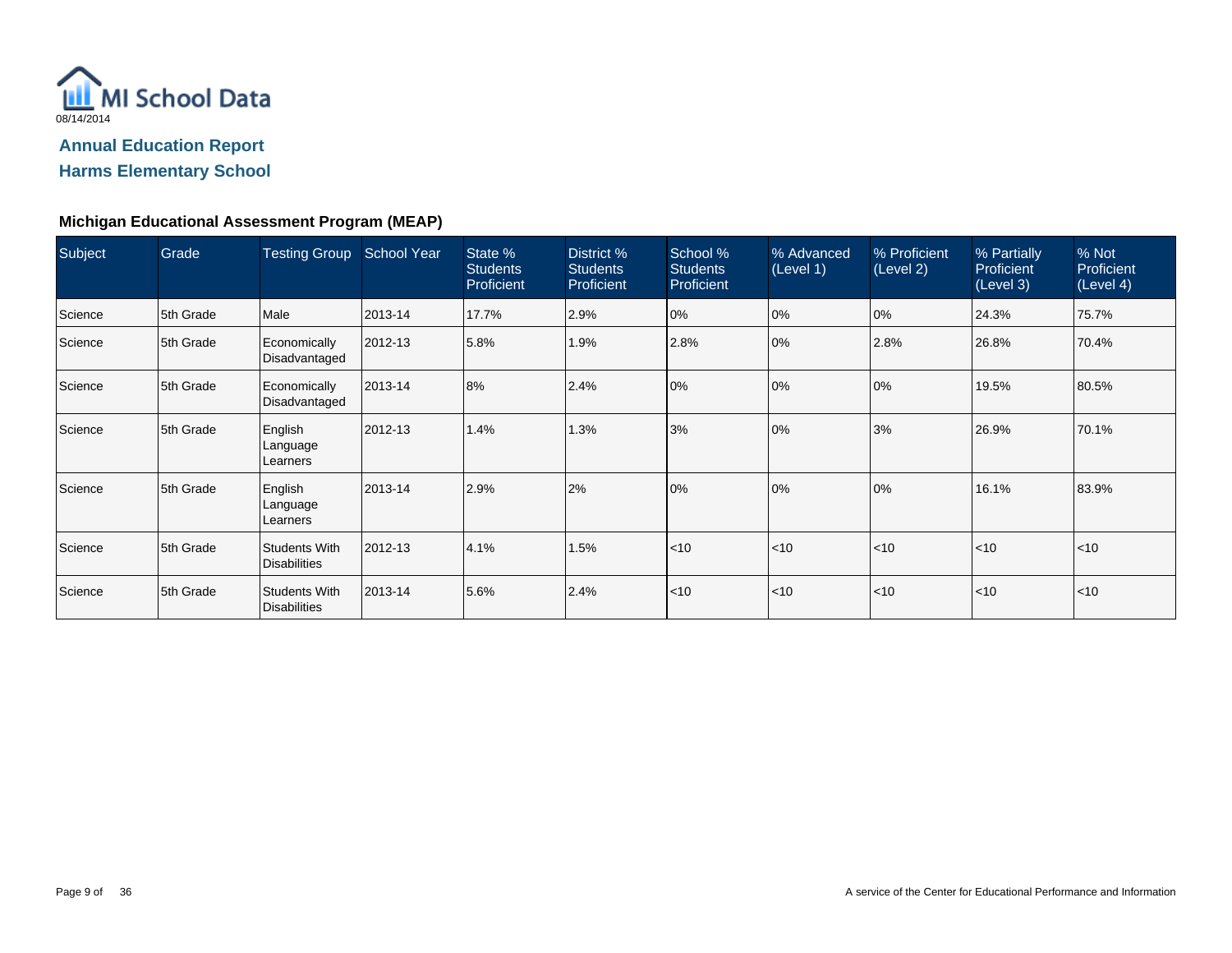

## **Michigan Merit Examination (MME)**

| Subject <sup>1</sup><br>Grade | <b>Testing Group School Year</b> |  | State %<br>Students<br>Proficient | District % ່<br><b>Students</b><br><b>Proficient</b> | School %<br><b>Students</b><br><b>Proficient</b> | % Advanced<br>(Level 1) | % Proficient<br>(Level 2) | % Partially<br><b>Proficient</b><br>(Level 3) | % Not<br><b>Proficient</b><br>(Level 4) |
|-------------------------------|----------------------------------|--|-----------------------------------|------------------------------------------------------|--------------------------------------------------|-------------------------|---------------------------|-----------------------------------------------|-----------------------------------------|
|-------------------------------|----------------------------------|--|-----------------------------------|------------------------------------------------------|--------------------------------------------------|-------------------------|---------------------------|-----------------------------------------------|-----------------------------------------|

No Data to Display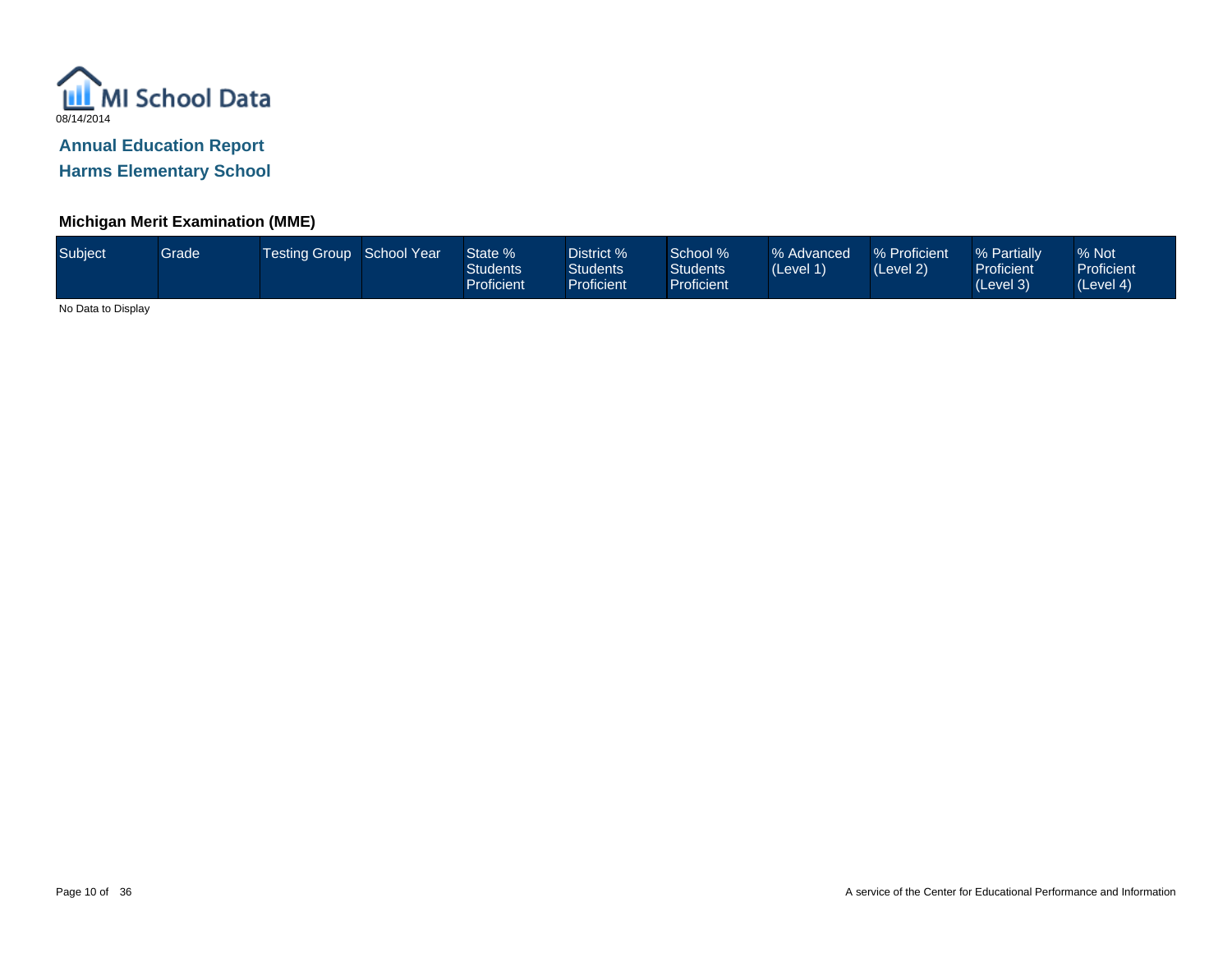

## **Michigan Educational Assessment Program Access (MEAP - Access)**

| Subject     | Grade     | <b>Testing Group</b>          | <b>School Year</b> | State %<br><b>Students</b><br>Proficient | District %<br><b>Students</b><br>Proficient | School %<br><b>Students</b><br>Proficient | % Exceeded | % Met | % Progressing |
|-------------|-----------|-------------------------------|--------------------|------------------------------------------|---------------------------------------------|-------------------------------------------|------------|-------|---------------|
| Mathematics | 3rd Grade | <b>All Students</b>           | 2012-13            | 63.7%                                    | 62.4%                                       | 0%                                        | 0%         | 0%    | 100%          |
| Mathematics | 3rd Grade | All Students                  | 2013-14            | 61.9%                                    | 64.1%                                       | $<$ 10                                    | $<$ 10     | < 10  | $<$ 10        |
| Mathematics | 3rd Grade | Hispanic of Any<br>Race       | 2012-13            | 55.2%                                    | 33.3%                                       | 0%                                        | 0%         | 0%    | 100%          |
| Mathematics | 3rd Grade | Hispanic of Any<br>Race       | 2013-14            | 54.1%                                    | 55%                                         | $<$ 10                                    | $<$ 10     | < 10  | < 10          |
| Mathematics | 3rd Grade | Female                        | 2012-13            | 58.4%                                    | 52.5%                                       | $<$ 10                                    | $<$ 10     | < 10  | < 10          |
| Mathematics | 3rd Grade | Male                          | 2012-13            | 66.4%                                    | 67.1%                                       | $<$ 10                                    | < 10       | < 10  | $<$ 10        |
| Mathematics | 3rd Grade | Male                          | 2013-14            | 64.4%                                    | 65.9%                                       | $<$ 10                                    | $<$ 10     | < 10  | $<$ 10        |
| Mathematics | 3rd Grade | Economically<br>Disadvantaged | 2012-13            | 62.4%                                    | 66%                                         | 0%                                        | 0%         | 0%    | 100%          |
| Mathematics | 3rd Grade | Economically<br>Disadvantaged | 2013-14            | 59.4%                                    | 62.1%                                       | $<$ 10                                    | $<$ 10     | <10   | $<10$         |
| Mathematics | 3rd Grade | English Language<br>Learners  | 2012-13            | 60.9%                                    | 30.4%                                       | 0%                                        | 0%         | 0%    | 100%          |
| Mathematics | 3rd Grade | English Language<br>Learners  | 2013-14            | 51.3%                                    | 52.6%                                       | $<$ 10                                    | < 10       | < 10  | $<$ 10        |
| Mathematics | 4th Grade | <b>All Students</b>           | 2012-13            | 57.5%                                    | 48.8%                                       | 50%                                       | 0%         | 50%   | 50%           |
| Mathematics | 4th Grade | <b>All Students</b>           | 2013-14            | 55.3%                                    | 49.7%                                       | 50%                                       | 0%         | 50%   | 50%           |
| Mathematics | 4th Grade | Hispanic of Any<br>Race       | 2012-13            | 47.8%                                    | 47.6%                                       | $<$ 10                                    | < 10       | < 10  | $<10$         |
| Mathematics | 4th Grade | Hispanic of Any<br>Race       | 2013-14            | 51.3%                                    | 19%                                         | $<$ 10                                    | $<$ 10     | <10   | < 10          |
| Mathematics | 4th Grade | White                         | 2013-14            | 59.8%                                    | 75%                                         | $<$ 10                                    | $<10$      | < 10  | $<10$         |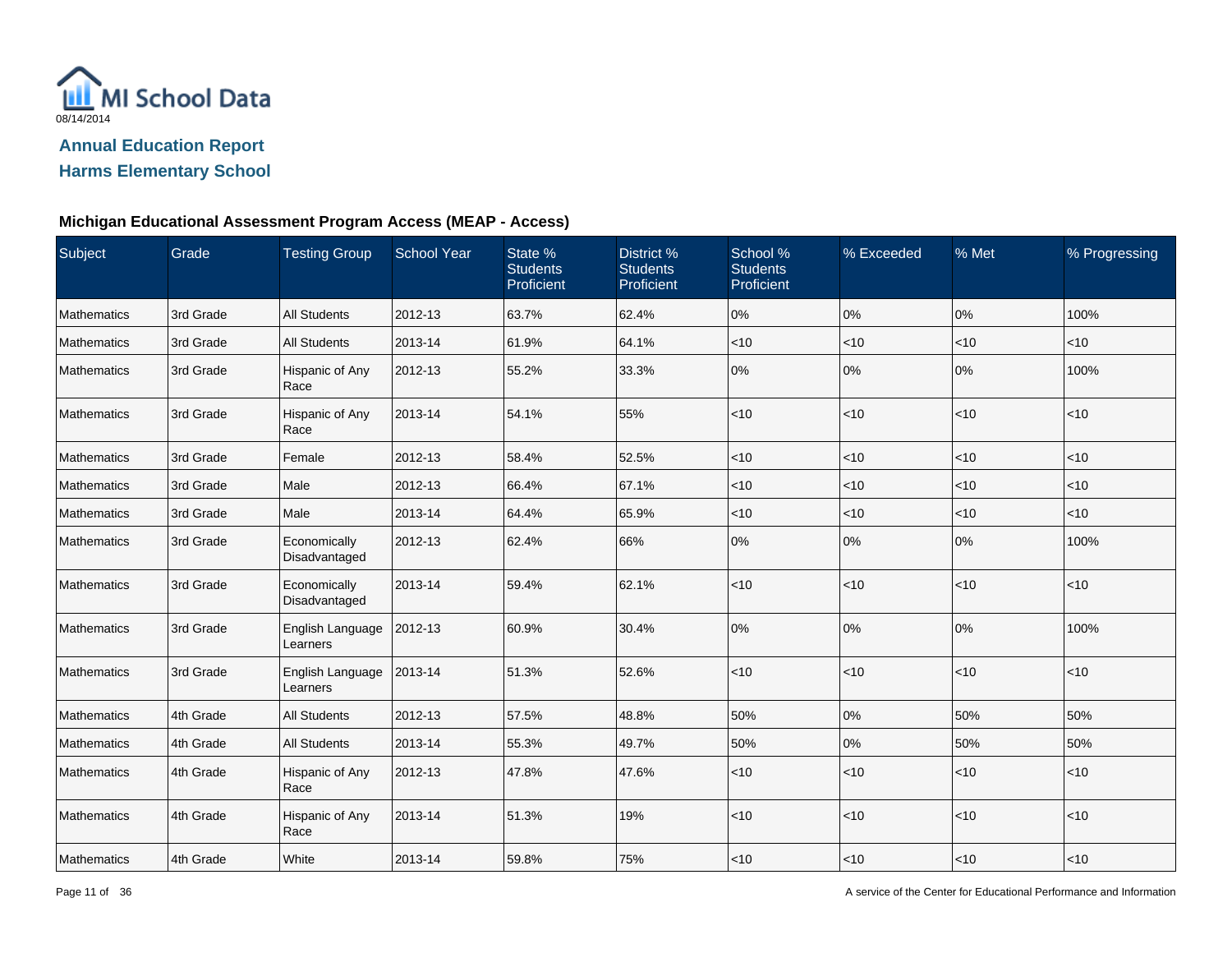

## **Michigan Educational Assessment Program Access (MEAP - Access)**

| Subject     | Grade     | <b>Testing Group</b>          | <b>School Year</b> | State %<br><b>Students</b><br>Proficient | District %<br><b>Students</b><br>Proficient | School %<br><b>Students</b><br>Proficient | % Exceeded | % Met  | % Progressing |
|-------------|-----------|-------------------------------|--------------------|------------------------------------------|---------------------------------------------|-------------------------------------------|------------|--------|---------------|
| Mathematics | 4th Grade | Female                        | 2013-14            | 53.7%                                    | 54.7%                                       | 66.7%                                     | 0%         | 66.7%  | 33.3%         |
| Mathematics | 4th Grade | Male                          | 2012-13            | 57.9%                                    | 42.6%                                       | 50%                                       | 0%         | 50%    | 50%           |
| Mathematics | 4th Grade | Male                          | 2013-14            | 56.2%                                    | 47.1%                                       | $<$ 10                                    | $<$ 10     | < 10   | < 10          |
| Mathematics | 4th Grade | Economically<br>Disadvantaged | 2012-13            | 55.5%                                    | 50%                                         | 50%                                       | 0%         | 50%    | 50%           |
| Mathematics | 4th Grade | Economically<br>Disadvantaged | 2013-14            | 53.4%                                    | 50%                                         | 50%                                       | 0%         | 50%    | 50%           |
| Mathematics | 4th Grade | English Language<br>Learners  | 2012-13            | 54.7%                                    | 48%                                         | $<$ 10                                    | < 10       | < 10   | < 10          |
| Mathematics | 4th Grade | English Language<br>Learners  | 2013-14            | 46.2%                                    | 26.1%                                       | $<$ 10                                    | < 10       | < 10   | < 10          |
| Mathematics | 5th Grade | <b>All Students</b>           | 2012-13            | 58.5%                                    | 49%                                         | 33.3%                                     | 0%         | 33.3%  | 66.7%         |
| Mathematics | 5th Grade | <b>All Students</b>           | 2013-14            | 56.8%                                    | 51.3%                                       | $<$ 10                                    | $<$ 10     | $<$ 10 | < 10          |
| Mathematics | 5th Grade | Hispanic of Any<br>Race       | 2012-13            | 54.1%                                    | 43.3%                                       | 33.3%                                     | 0%         | 33.3%  | 66.7%         |
| Mathematics | 5th Grade | Hispanic of Any<br>Race       | 2013-14            | 53.2%                                    | 52.2%                                       | $<$ 10                                    | < 10       | < 10   | < 10          |
| Mathematics | 5th Grade | Female                        | 2012-13            | 55.1%                                    | 53.6%                                       | $<$ 10                                    | < 10       | < 10   | $<$ 10        |
| Mathematics | 5th Grade | Male                          | 2012-13            | 60.4%                                    | 46.5%                                       | 0%                                        | 0%         | 0%     | 100%          |
| Mathematics | 5th Grade | Male                          | 2013-14            | 58.9%                                    | 53.5%                                       | $<$ 10                                    | < 10       | < 10   | $<$ 10        |
| Mathematics | 5th Grade | Economically<br>Disadvantaged | 2012-13            | 55.7%                                    | 49.4%                                       | 33.3%                                     | 0%         | 33.3%  | 66.7%         |
| Mathematics | 5th Grade | Economically<br>Disadvantaged | 2013-14            | 54.1%                                    | 51.2%                                       | < 10                                      | < 10       | <10    | < 10          |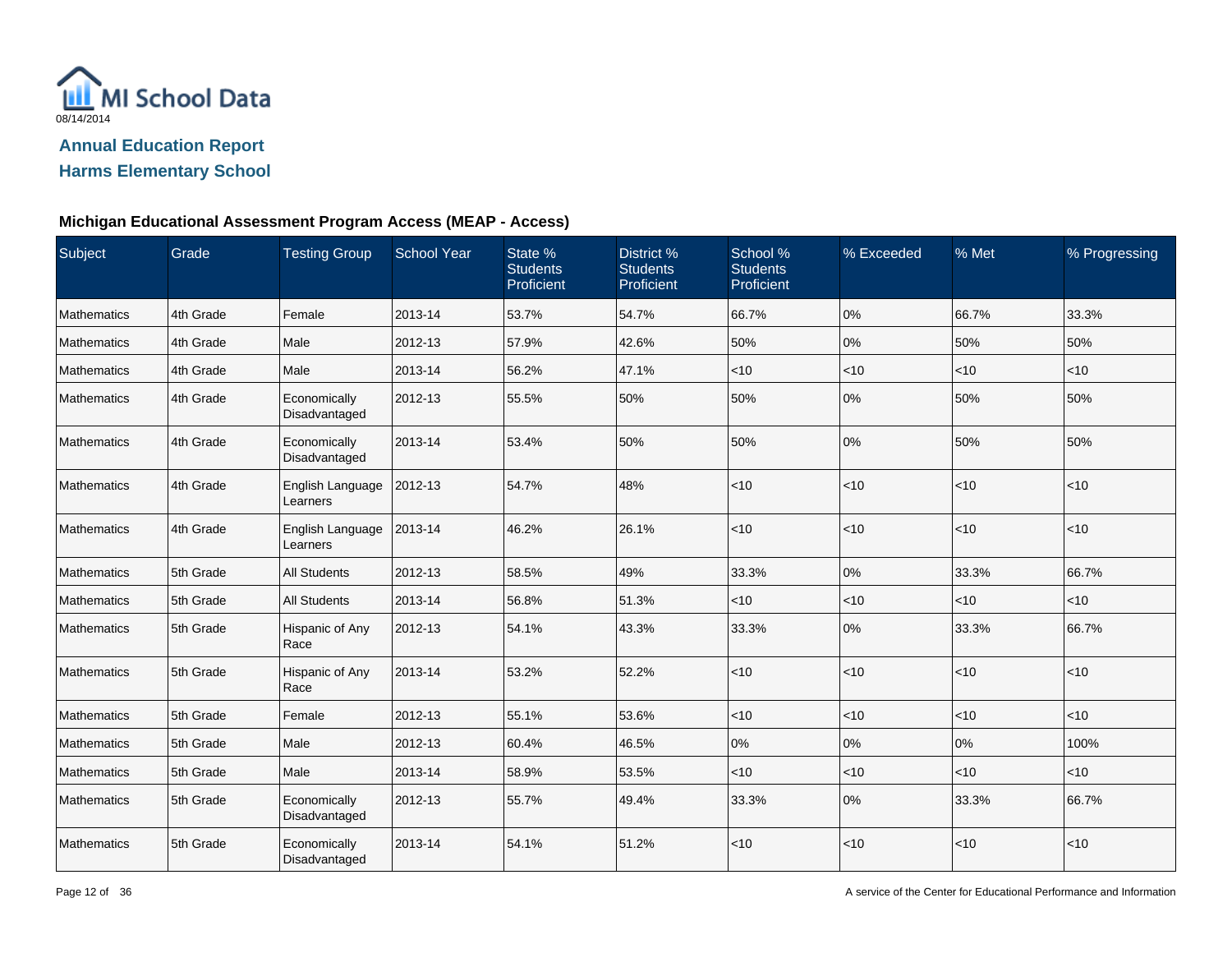

## **Michigan Educational Assessment Program Access (MEAP - Access)**

| Subject     | Grade     | <b>Testing Group</b>          | <b>School Year</b> | State %<br><b>Students</b><br>Proficient | District %<br><b>Students</b><br>Proficient | School %<br><b>Students</b><br>Proficient | % Exceeded | % Met    | % Progressing |
|-------------|-----------|-------------------------------|--------------------|------------------------------------------|---------------------------------------------|-------------------------------------------|------------|----------|---------------|
| Mathematics | 5th Grade | English Language<br>Learners  | 2012-13            | 57.1%                                    | 41.4%                                       | 33.3%                                     | 0%         | 33.3%    | 66.7%         |
| Mathematics | 5th Grade | English Language<br>Learners  | 2013-14            | 61.4%                                    | 53.6%                                       | <10                                       | $<$ 10     | < 10     | $<10$         |
| Reading     | 3rd Grade | <b>All Students</b>           | 2012-13            | 39.3%                                    | 41.4%                                       | 0%                                        | $0\%$      | 0%       | 100%          |
| Reading     | 3rd Grade | All Students                  | 2013-14            | 38.7%                                    | 42.2%                                       | $<$ 10                                    | $<$ 10     | < 10     | <10           |
| Reading     | 3rd Grade | Hispanic of Any<br>Race       | 2012-13            | 30.8%                                    | 28.6%                                       | 0%                                        | $0\%$      | 0%       | 100%          |
| Reading     | 3rd Grade | Hispanic of Any<br>Race       | 2013-14            | 29.2%                                    | 33.3%                                       | $<$ 10                                    | $<$ 10     | $ $ < 10 | < 10          |
| Reading     | 3rd Grade | Female                        | 2012-13            | 41.5%                                    | 38.1%                                       | $<$ 10                                    | $<$ 10     | $<$ 10   | $<$ 10        |
| Reading     | 3rd Grade | Male                          | 2012-13            | 38.3%                                    | 43%                                         | < 10                                      | $<$ 10     | $ $ < 10 | < 10          |
| Reading     | 3rd Grade | Male                          | 2013-14            | 38.9%                                    | 47.1%                                       | $<10$                                     | $<$ 10     | $<10$    | $<10$         |
| Reading     | 3rd Grade | Economically<br>Disadvantaged | 2012-13            | 34.6%                                    | 43.1%                                       | $0\%$                                     | $0\%$      | 0%       | 100%          |
| Reading     | 3rd Grade | Economically<br>Disadvantaged | 2013-14            | 34.6%                                    | 40.2%                                       | <10                                       | $<$ 10     | < 10     | < 10          |
| Reading     | 3rd Grade | English Language<br>Learners  | 2012-13            | 31.3%                                    | 30.4%                                       | 0%                                        | $0\%$      | 0%       | 100%          |
| Reading     | 3rd Grade | English Language<br>Learners  | 2013-14            | 31.7%                                    | 35.3%                                       | $<$ 10                                    | $<$ 10     | < 10     | $<$ 10        |
| Reading     | 4th Grade | <b>All Students</b>           | 2012-13            | 46.3%                                    | 39.9%                                       | 50%                                       | 0%         | 50%      | 50%           |
| Reading     | 4th Grade | <b>All Students</b>           | 2013-14            | 45.6%                                    | 39.9%                                       | 50%                                       | 0%         | 50%      | 50%           |
| Reading     | 4th Grade | Hispanic of Any<br>Race       | 2012-13            | 36.3%                                    | 14.3%                                       | $<10$                                     | $<$ 10     | $<10$    | < 10          |

A service of the Center for Educational Performance and Information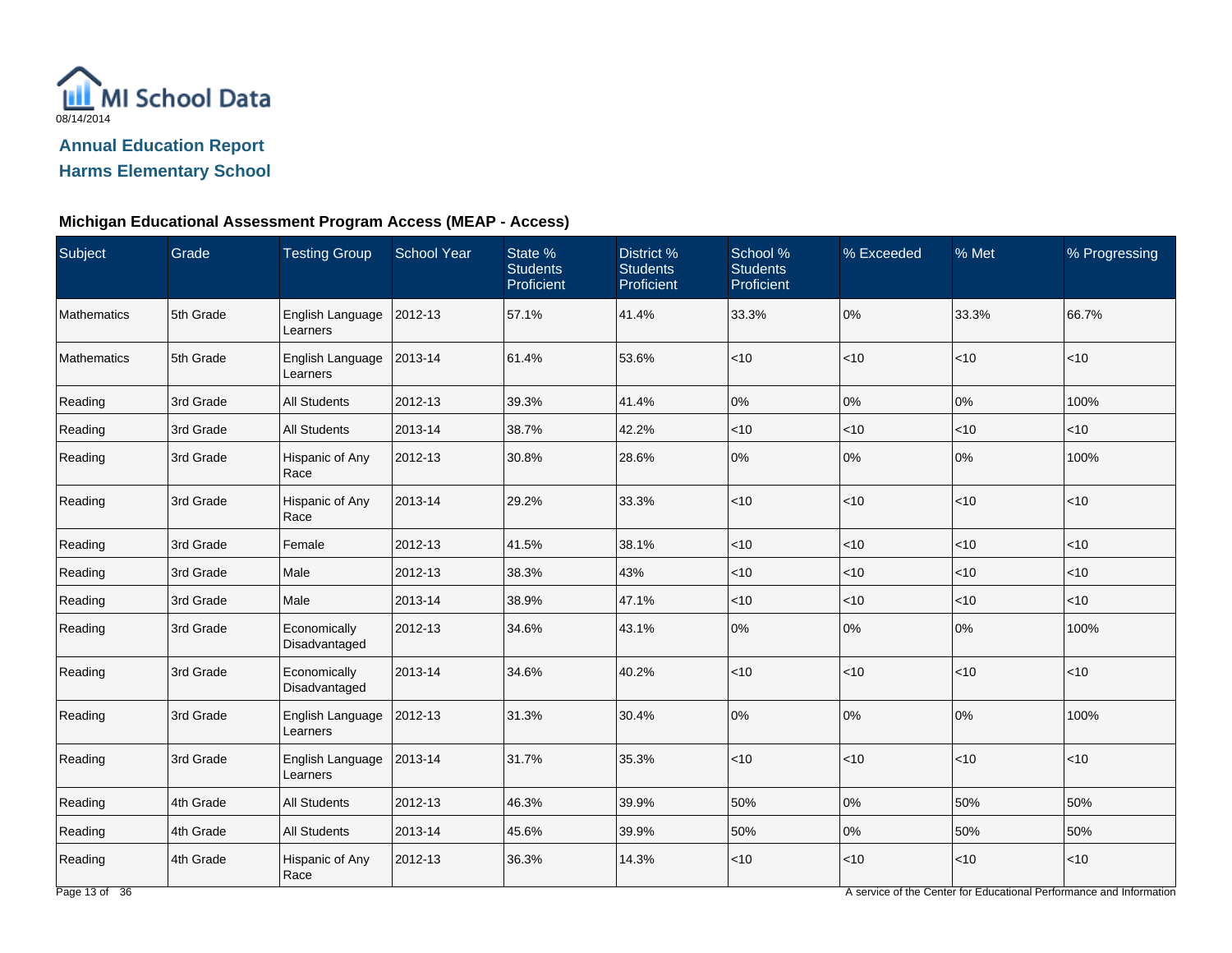

## **Michigan Educational Assessment Program Access (MEAP - Access)**

| Subject | Grade     | <b>Testing Group</b>          | <b>School Year</b> | State %<br><b>Students</b><br>Proficient | District %<br><b>Students</b><br>Proficient | School %<br><b>Students</b><br>Proficient | % Exceeded | % Met        | % Progressing |
|---------|-----------|-------------------------------|--------------------|------------------------------------------|---------------------------------------------|-------------------------------------------|------------|--------------|---------------|
| Reading | 4th Grade | Hispanic of Any<br>Race       | 2013-14            | 39.2%                                    | 14.3%                                       | $<$ 10                                    | $ $ < 10   | $\vert$ < 10 | < 10          |
| Reading | 4th Grade | White                         | 2013-14            | 50.1%                                    | 75%                                         | $<$ 10                                    | $<$ 10     | $<$ 10       | $<$ 10        |
| Reading | 4th Grade | Female                        | 2013-14            | 46.2%                                    | 42.3%                                       | 66.7%                                     | 0%         | 66.7%        | 33.3%         |
| Reading | 4th Grade | Male                          | 2012-13            | 44%                                      | 36.7%                                       | 50%                                       | 0%         | 50%          | 50%           |
| Reading | 4th Grade | Male                          | 2013-14            | 45.4%                                    | 38.7%                                       | $<$ 10                                    | $<$ 10     | $ $ < 10     | $<$ 10        |
| Reading | 4th Grade | Economically<br>Disadvantaged | 2012-13            | 43.3%                                    | 38.9%                                       | 50%                                       | 0%         | 50%          | 50%           |
| Reading | 4th Grade | Economically<br>Disadvantaged | 2013-14            | 41.3%                                    | 40%                                         | 50%                                       | 0%         | 50%          | 50%           |
| Reading | 4th Grade | English Language<br>Learners  | 2012-13            | 39.3%                                    | 20%                                         | $<10$                                     | $ $ < 10   | $ $ < 10     | $<$ 10        |
| Reading | 4th Grade | English Language<br>Learners  | 2013-14            | 32.4%                                    | 26.1%                                       | < 10                                      | $ $ < 10   | $ $ < 10     | < 10          |
| Reading | 5th Grade | <b>All Students</b>           | 2012-13            | 59.8%                                    | 53.3%                                       | 33.3%                                     | 0%         | 33.3%        | 66.7%         |
| Reading | 5th Grade | <b>All Students</b>           | 2013-14            | 59.8%                                    | 47.6%                                       | $<$ 10                                    | $<$ 10     | $<$ 10       | $<$ 10        |
| Reading | 5th Grade | Hispanic of Any<br>Race       | 2012-13            | 56.6%                                    | 50%                                         | 33.3%                                     | 0%         | 33.3%        | 66.7%         |
| Reading | 5th Grade | Hispanic of Any<br>Race       | 2013-14            | 53.4%                                    | 40.9%                                       | $<$ 10                                    | $ $ < 10   | $\vert$ < 10 | $<$ 10        |
| Reading | 5th Grade | Female                        | 2012-13            | 64.2%                                    | 61.8%                                       | $<$ 10                                    | ~10        | $<$ 10       | $<$ 10        |
| Reading | 5th Grade | Male                          | 2012-13            | 57.4%                                    | 48.9%                                       | 50%                                       | 0%         | 50%          | 50%           |
| Reading | 5th Grade | Male                          | 2013-14            | 56.7%                                    | 43.7%                                       | ~10                                       | $<$ 10     | $ $ < 10     | < 10          |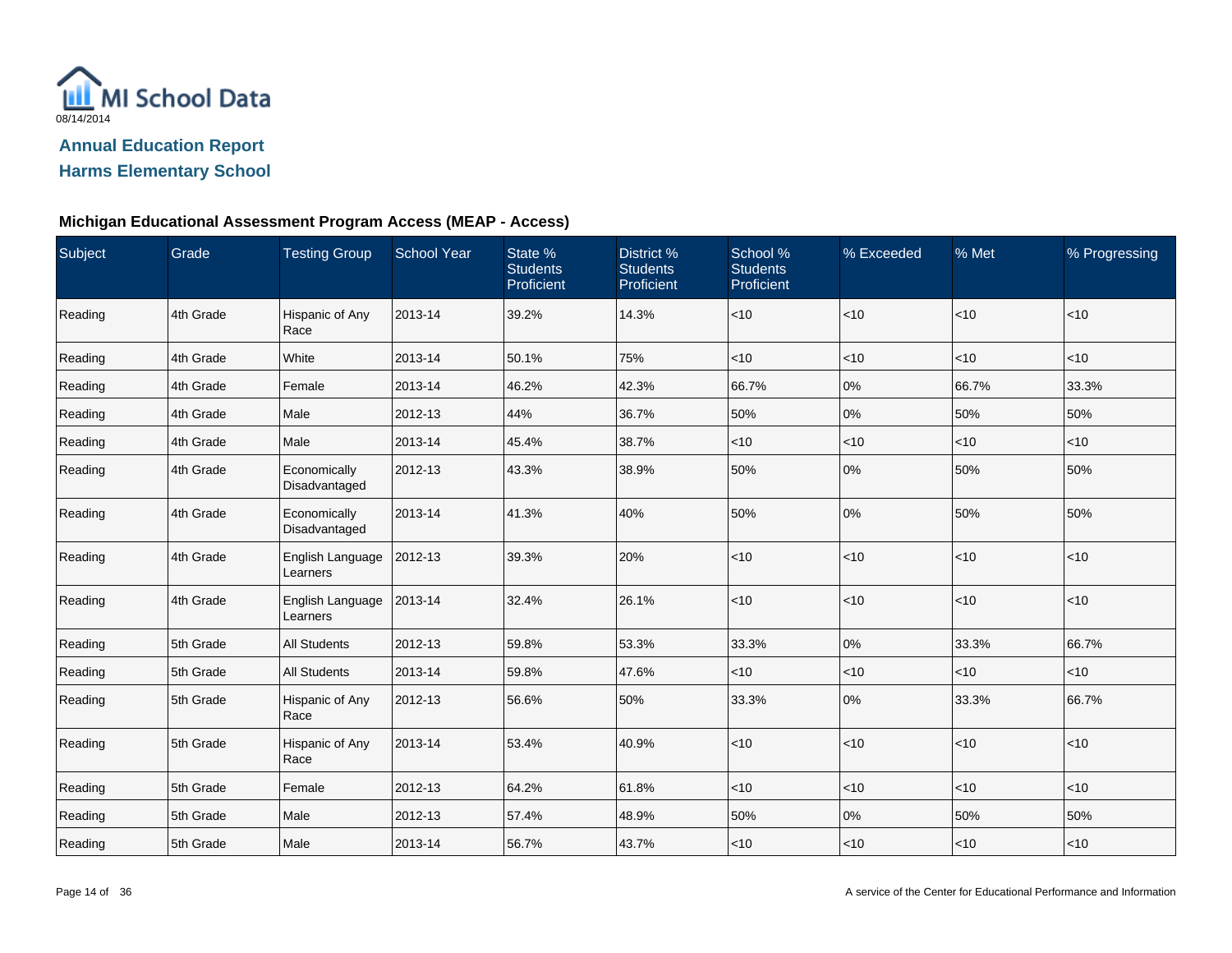

## **Michigan Educational Assessment Program Access (MEAP - Access)**

| Subject | Grade     | <b>Testing Group</b>                       | <b>School Year</b> | State %<br><b>Students</b><br>Proficient | District %<br><b>Students</b><br>Proficient | School %<br><b>Students</b><br>Proficient | % Exceeded | % Met            | % Progressing |
|---------|-----------|--------------------------------------------|--------------------|------------------------------------------|---------------------------------------------|-------------------------------------------|------------|------------------|---------------|
| Reading | 5th Grade | Economically<br>Disadvantaged              | 2012-13            | 58%                                      | 52%                                         | 33.3%                                     | 0%         | 33.3%            | 66.7%         |
| Reading | 5th Grade | Economically<br>Disadvantaged              | 2013-14            | 56.9%                                    | 48.8%                                       | $ $ < 10                                  | < 10       | $\mathsf{I}$ <10 | $\leq 10$     |
| Reading | 5th Grade | <b>English Language</b><br><b>Learners</b> | 2012-13            | 48%                                      | 48.3%                                       | 33.3%                                     | 0%         | 33.3%            | 66.7%         |
| Reading | 5th Grade | <b>English Language</b><br><b>Learners</b> | 2013-14            | 56.7%                                    | 46.2%                                       | $ $ < 10                                  | < 10       | $\mathsf{I}$ <10 | $\leq 10$     |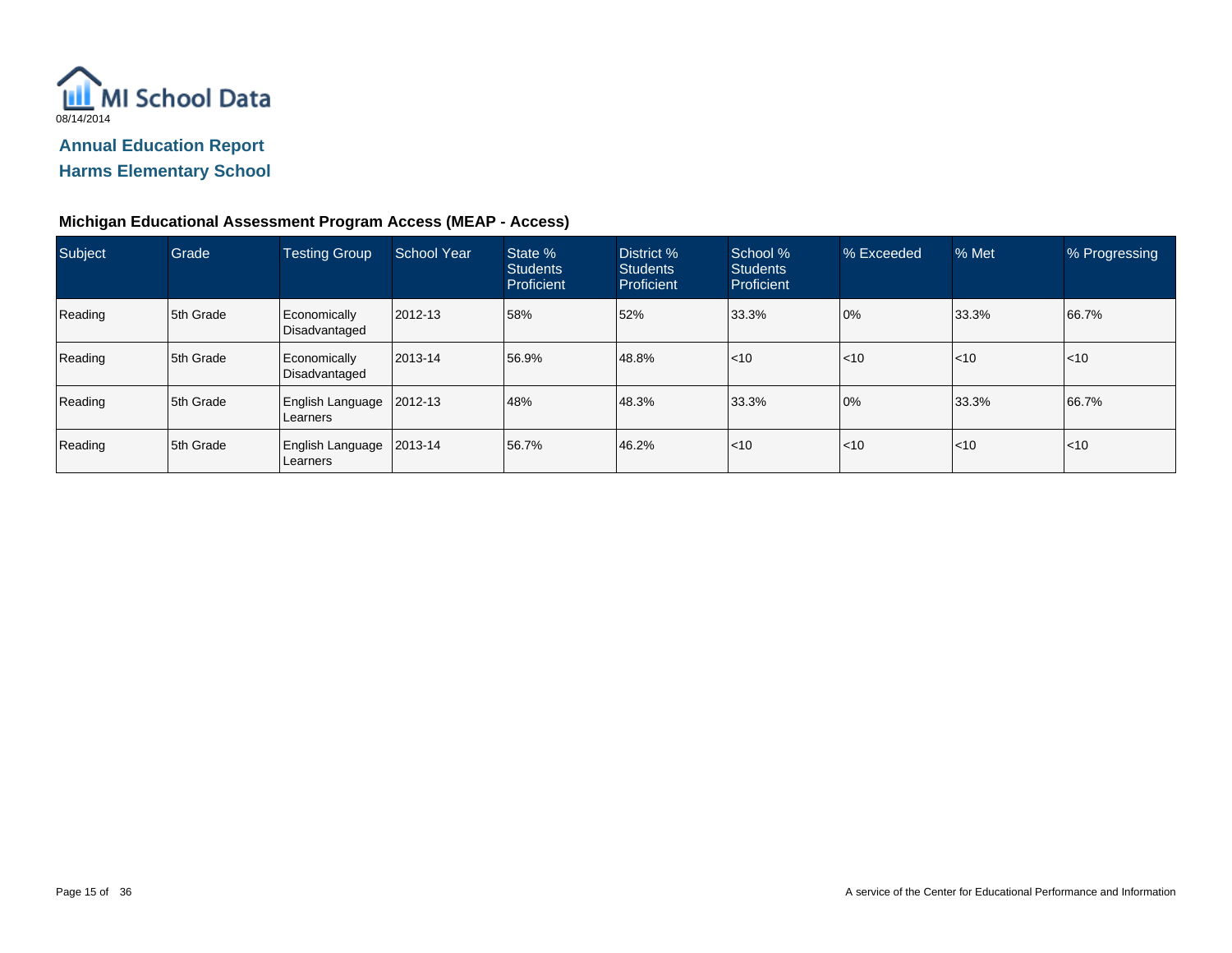

#### **MI-Access Functional Independence**

| Subject | Grade     | <b>Testing Group</b>          | <b>School Year</b> | State %<br><b>Students</b><br>Proficient | District %<br><b>Students</b><br>Proficient | School %<br><b>Students</b><br>Proficient | % Surpassed<br>(Level 1) | % Attained<br>(Level 2) | % Emerging<br>(Level 3) |
|---------|-----------|-------------------------------|--------------------|------------------------------------------|---------------------------------------------|-------------------------------------------|--------------------------|-------------------------|-------------------------|
| Science | 5th Grade | <b>All Students</b>           | 2013-14            | 47.4%                                    | 37.1%                                       | $ $ < 10                                  | $\leq 10$                | $ $ < 10                | $ $ < 10                |
| Science | 5th Grade | Hispanic of Any<br>Race       | 2013-14            | 40.9%                                    | < 10                                        | < 10                                      | $\leq 10$                | l<10                    | $ $ < 10                |
| Science | 5th Grade | Male                          | 2013-14            | 48.4%                                    | 38.2%                                       | $ $ < 10                                  | $\leq 10$                | $ $ < 10                | $\leq 10$               |
| Science | 5th Grade | Economically<br>Disadvantaged | 2013-14            | 47.9%                                    | 38.1%                                       | < 10                                      | $\leq 10$                | $ $ < 10                | $\leq 10$               |
| Science | 5th Grade | English Language<br>Learners  | 2013-14            | 27.9%                                    | 36.4%                                       | < 10                                      | $\leq 10$                | $ $ < 10                | $\leq 10$               |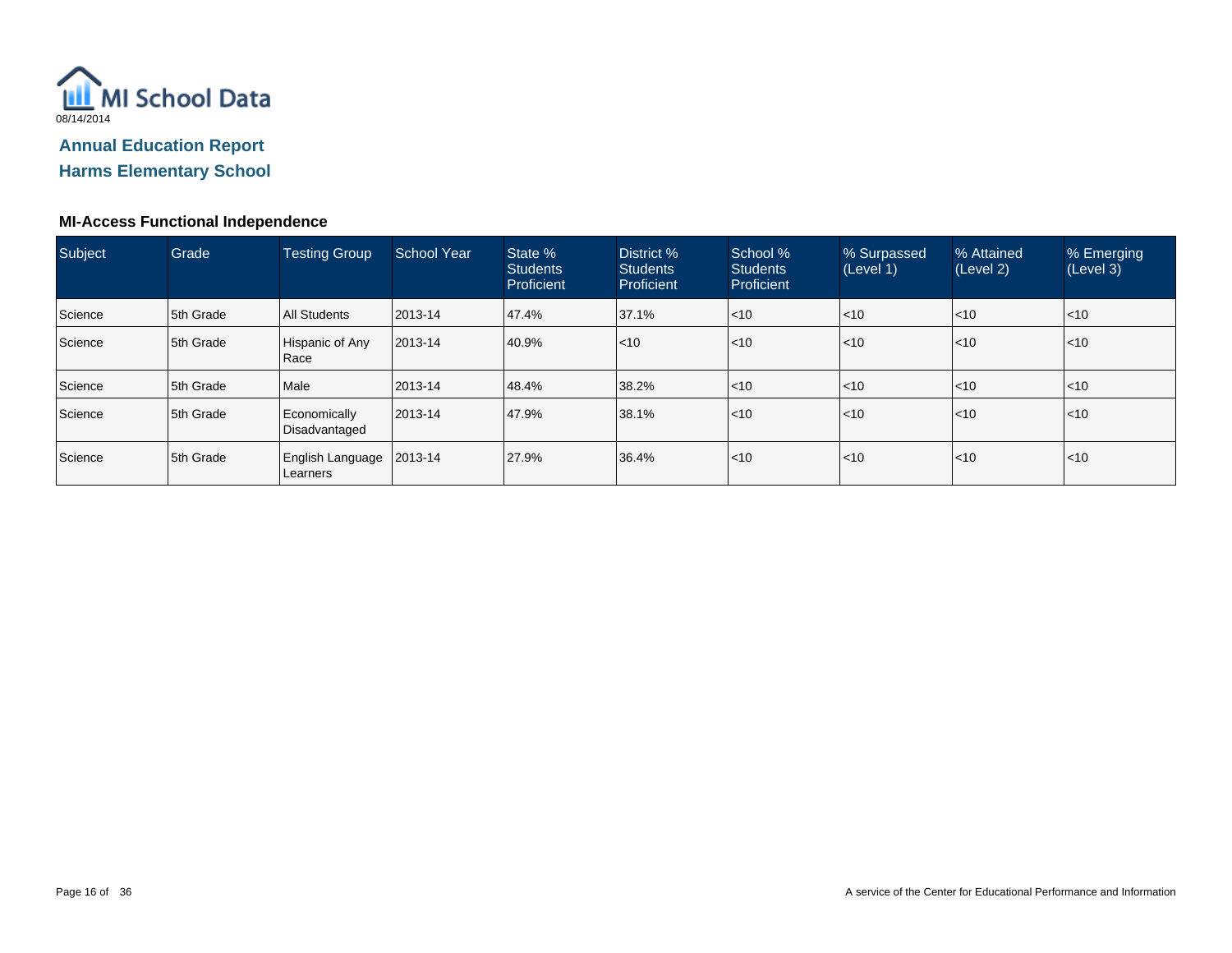

#### **MI-Access Supported Independence**

| Subject | Grade <sup>1</sup> | <b>Testing Group</b> | <b>School Year</b> | State %<br><b>Students</b><br>Proficient | District %<br><b>Students</b><br>Proficient | School %<br><b>Students</b><br><b>Proficient</b> | % Surpassed<br>(Level 1) | % Attained<br>(Level 2) | % Emerging<br>(Level 3) |
|---------|--------------------|----------------------|--------------------|------------------------------------------|---------------------------------------------|--------------------------------------------------|--------------------------|-------------------------|-------------------------|
|         |                    |                      |                    |                                          |                                             |                                                  |                          |                         |                         |

No Data to Display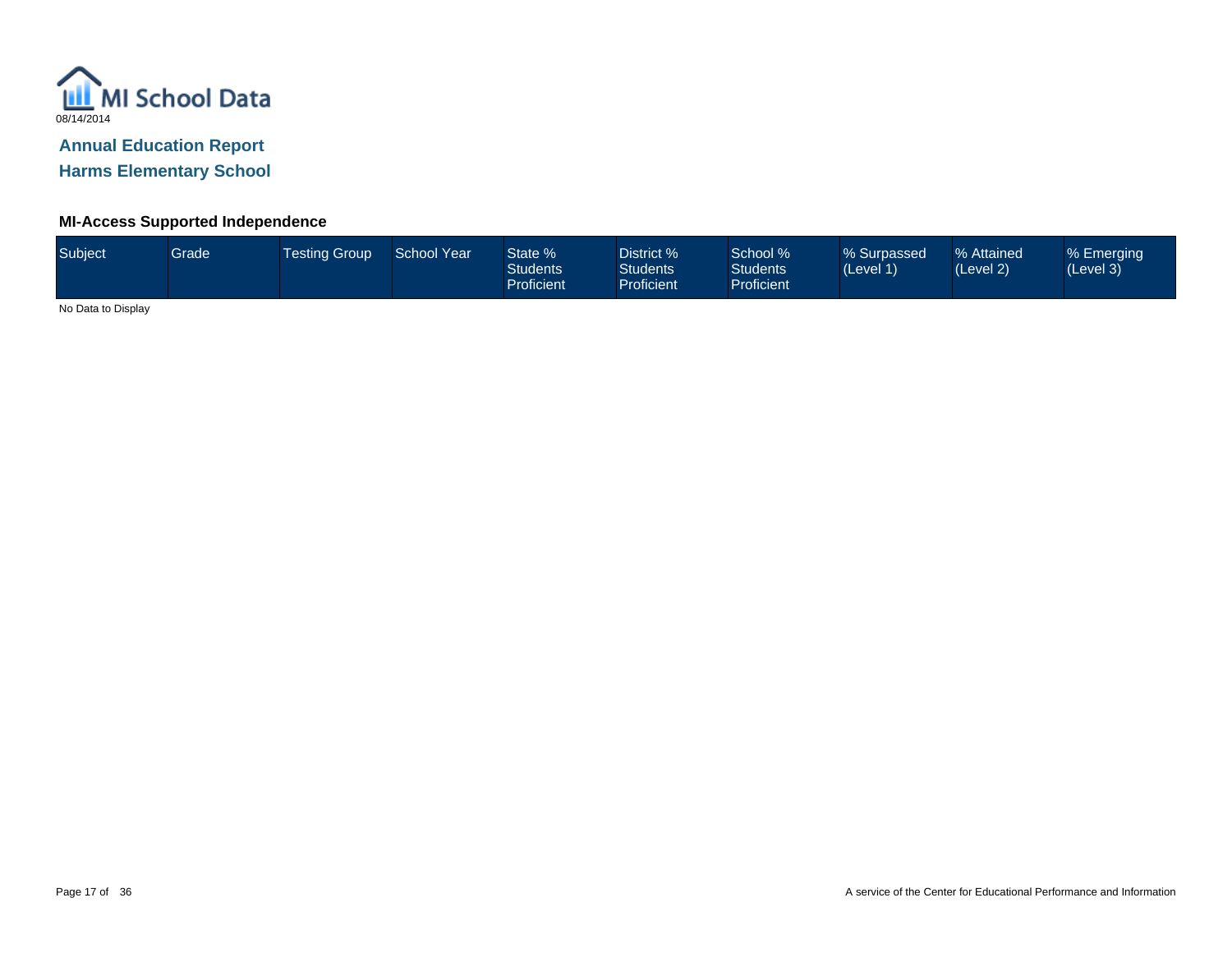

## **MI-Access Participation**

| Subject <sup>1</sup> | <b>Grade</b> | Testina Group | School Year | State %<br><b>Students</b><br><b>Proficient</b> | District %<br><b>Students</b><br>Proficient | School %<br><b>Students</b><br><b>Proficient</b> | % Surpassed<br>(Level 1) | % Attained<br>(Level 2) | % Emerging<br>(Level 3) |
|----------------------|--------------|---------------|-------------|-------------------------------------------------|---------------------------------------------|--------------------------------------------------|--------------------------|-------------------------|-------------------------|
|                      |              |               |             |                                                 |                                             |                                                  |                          |                         |                         |

No Data to Display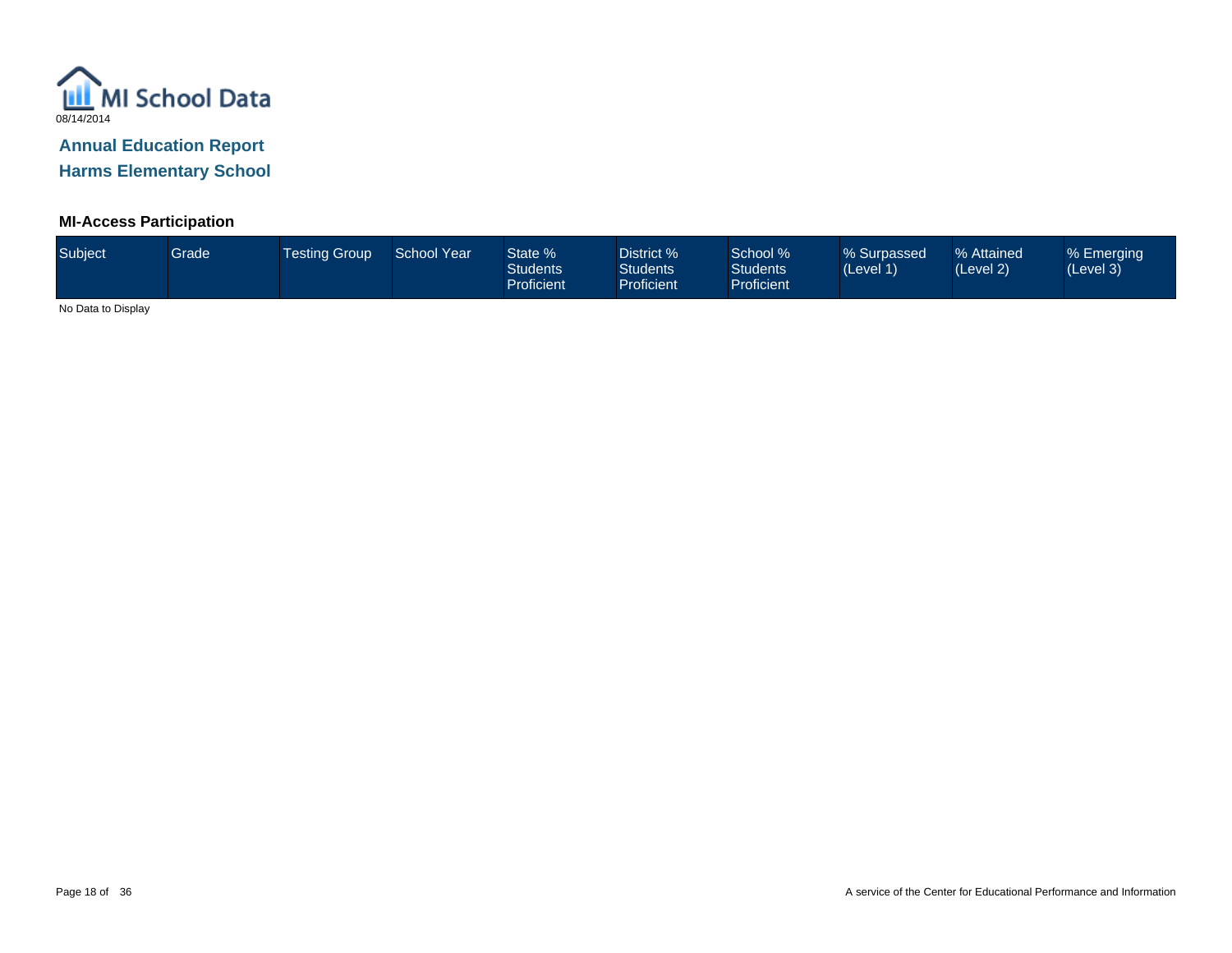

| <b>Testing Group</b>                         | Location        | Subject            | % Tested Total(Goal<br>95%) | % Proficient for<br>Accountability* |
|----------------------------------------------|-----------------|--------------------|-----------------------------|-------------------------------------|
| <b>All Students</b>                          | Statewide       | Mathematics        | 99%                         | 62.2%                               |
| Bottom 30%                                   | Statewide       | <b>Mathematics</b> | N/A                         | 18.9%                               |
| American Indian                              | Statewide       | <b>Mathematics</b> | 98.9%                       | 54.1%                               |
| African American                             | Statewide       | <b>Mathematics</b> | 97.5%                       | 39.5%                               |
| Asian                                        | Statewide       | <b>Mathematics</b> | 99.6%                       | 82.8%                               |
| Hispanic of Any Race                         | Statewide       | <b>Mathematics</b> | 99.1%                       | 51.5%                               |
| Native Hawaiian or Other<br>Pacific Islander | Statewide       | <b>Mathematics</b> | 99%                         | 67.9%                               |
| Two or More Races                            | Statewide       | <b>Mathematics</b> | 99.3%                       | 60.4%                               |
| White                                        | Statewide       | <b>Mathematics</b> | 99.3%                       | 67.9%                               |
| Economically Disadvantaged                   | Statewide       | Mathematics        | 98.6%                       | 49.7%                               |
| English Language Learners                    | Statewide       | <b>Mathematics</b> | 99.2%                       | 46%                                 |
| <b>Students With Disabilities</b>            | Statewide       | <b>Mathematics</b> | 98.1%                       | 39.7%                               |
| <b>All Students</b>                          | <b>District</b> | <b>Mathematics</b> | 96.3%                       | 36.5%                               |
| Bottom 30%                                   | District        | <b>Mathematics</b> | N/A                         | 6.8%                                |
| American Indian                              | <b>District</b> | <b>Mathematics</b> | 100%                        | 36.7%                               |
| African American                             | District        | <b>Mathematics</b> | 96.2%                       | 35.3%                               |
| Asian                                        | <b>District</b> | <b>Mathematics</b> | 98.4%                       | 65.7%                               |
| Hispanic of Any Race                         | District        | Mathematics        | 97.5%                       | 40.9%                               |
| Native Hawaiian or Other<br>Pacific Islander | <b>District</b> | <b>Mathematics</b> | <30                         | $30$                                |
| Two or More Races                            | <b>District</b> | Mathematics        | 96.8%                       | 28.2%                               |
| White                                        | <b>District</b> | <b>Mathematics</b> | 95.1%                       | 39%                                 |
| Economically Disadvantaged   District        |                 | Mathematics        | 96.3%                       | 35.5%                               |
| English Language Learners                    | <b>District</b> | Mathematics        | 97.8%                       | 40.2%                               |
| <b>Students With Disabilities</b>            | <b>District</b> | Mathematics        | 92.5%                       | 30.1%                               |
| All Students                                 | School          | Mathematics        | 100%                        | 44.7%                               |
| Bottom 30%                                   | School          | Mathematics        | N/A                         | 11%                                 |
| American Indian                              | School          | Mathematics        | $30$                        | <30                                 |
| African American                             | School          | Mathematics        | $30$                        | <30                                 |
| Hispanic of Any Race                         | School          | Mathematics        | 100%                        | 45.8%                               |
| Two or More Races                            | School          | Mathematics        | $30$                        | $30$                                |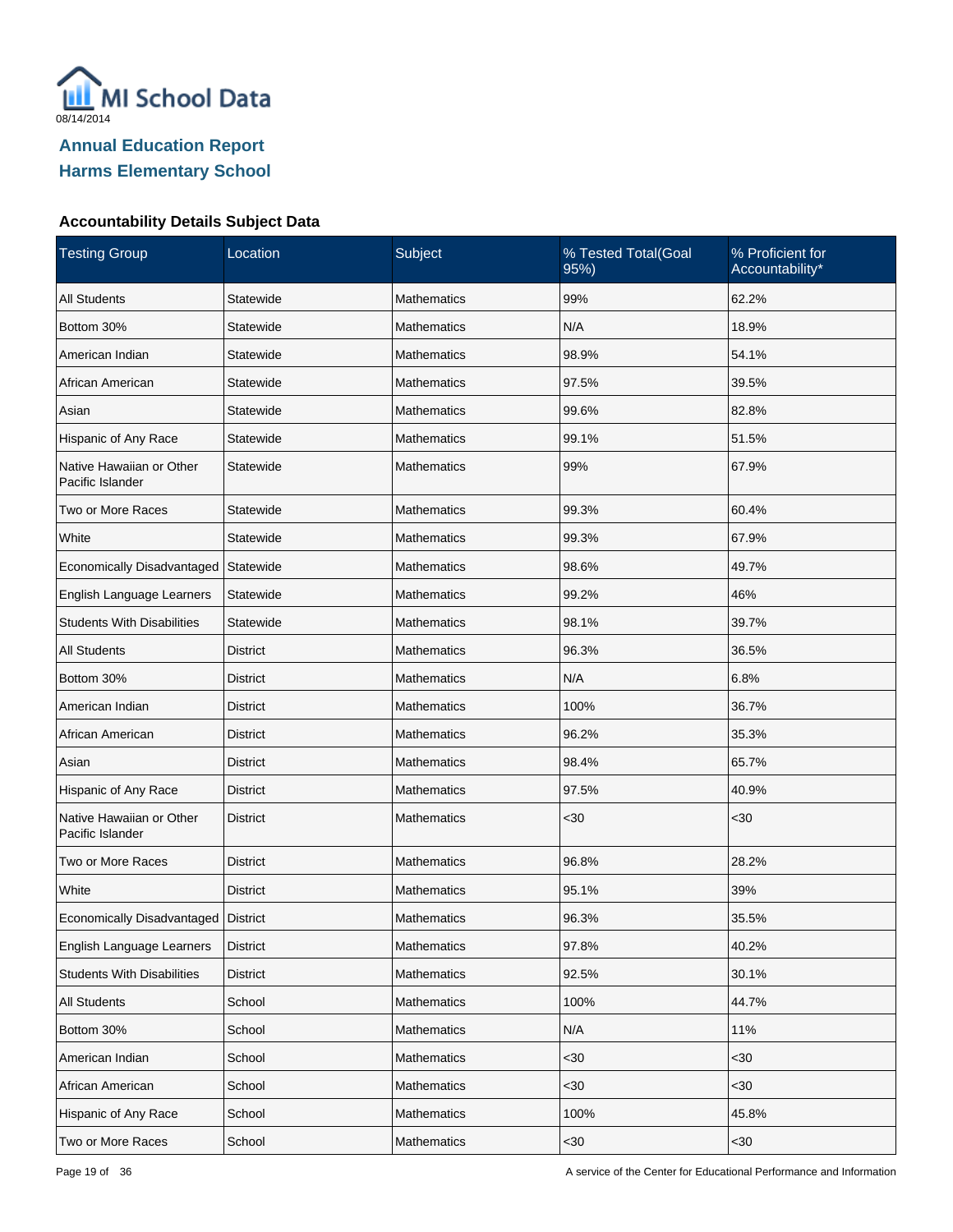

| <b>Testing Group</b>                         | Location        | Subject            | % Tested Total(Goal<br>95%) | % Proficient for<br>Accountability* |
|----------------------------------------------|-----------------|--------------------|-----------------------------|-------------------------------------|
| White                                        | School          | <b>Mathematics</b> | $30$                        | <30                                 |
| Economically Disadvantaged                   | School          | <b>Mathematics</b> | 100%                        | 44.9%                               |
| English Language Learners                    | School          | <b>Mathematics</b> | 100%                        | 42%                                 |
| <b>Students With Disabilities</b>            | School          | <b>Mathematics</b> | <30                         | $30$                                |
| <b>All Students</b>                          | Statewide       | Reading            | 99.1%                       | 85.8%                               |
| Bottom 30%                                   | Statewide       | Reading            | N/A                         | 60.1%                               |
| American Indian                              | Statewide       | Reading            | 99%                         | 83.4%                               |
| African American                             | Statewide       | Reading            | 97.9%                       | 72.2%                               |
| Asian                                        | Statewide       | Reading            | 99.5%                       | 91.9%                               |
| Hispanic of Any Race                         | Statewide       | Reading            | 99.2%                       | 80.5%                               |
| Native Hawaiian or Other<br>Pacific Islander | Statewide       | Reading            | 98.8%                       | 87.3%                               |
| Two or More Races                            | Statewide       | Reading            | 99.4%                       | 86.3%                               |
| White                                        | Statewide       | Reading            | 99.4%                       | 89.3%                               |
| Economically Disadvantaged                   | Statewide       | Reading            | 98.8%                       | 78.5%                               |
| English Language Learners                    | Statewide       | Reading            | 99%                         | 69.8%                               |
| <b>Students With Disabilities</b>            | Statewide       | Reading            | 98.4%                       | 56.2%                               |
| <b>All Students</b>                          | <b>District</b> | Reading            | 97%                         | 68%                                 |
| Bottom 30%                                   | District        | Reading            | N/A                         | 17.3%                               |
| American Indian                              | <b>District</b> | Reading            | 100%                        | 71.7%                               |
| African American                             | <b>District</b> | Reading            | 96.9%                       | 67%                                 |
| Asian                                        | <b>District</b> | Reading            | 99.2%                       | 82%                                 |
| Hispanic of Any Race                         | <b>District</b> | Reading            | 97.2%                       | 72.6%                               |
| Native Hawaiian or Other<br>Pacific Islander | <b>District</b> | Reading            | <30                         | $30$                                |
| Two or More Races                            | <b>District</b> | Reading            | 96.8%                       | 77.5%                               |
| White                                        | <b>District</b> | Reading            | 95.3%                       | 66.5%                               |
| Economically Disadvantaged                   | District        | Reading            | 97%                         | 66.6%                               |
| English Language Learners                    | District        | Reading            | 97.7%                       | 70.9%                               |
| <b>Students With Disabilities</b>            | <b>District</b> | Reading            | 93.2%                       | 39.3%                               |
| All Students                                 | School          | Reading            | 100%                        | 80.9%                               |
| Bottom 30%                                   | School          | Reading            | N/A                         | 38.5%                               |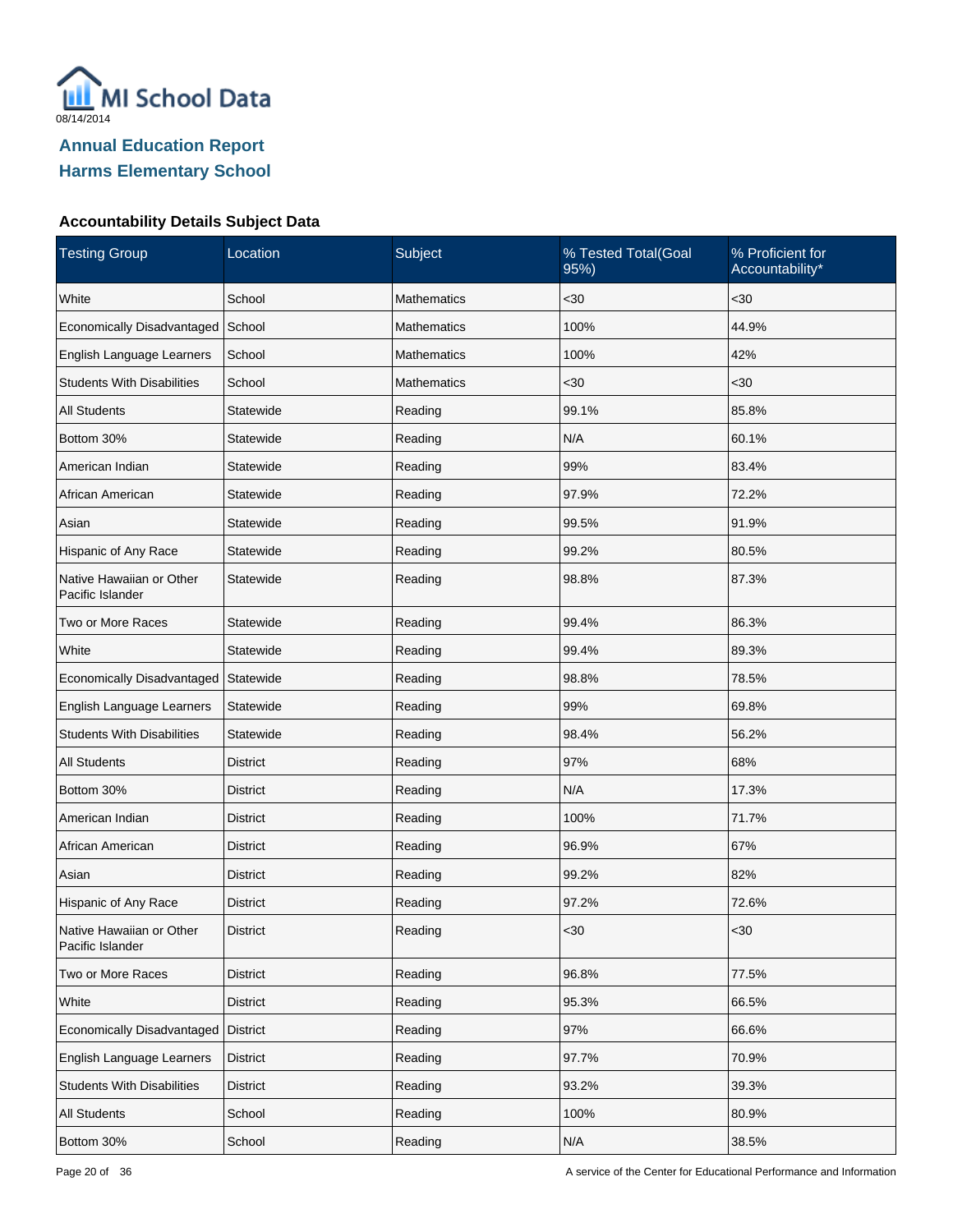

| <b>Testing Group</b>                         | Location        | Subject | % Tested Total(Goal<br>95%) | % Proficient for<br>Accountability* |
|----------------------------------------------|-----------------|---------|-----------------------------|-------------------------------------|
| American Indian                              | School          | Reading | $30$                        | <30                                 |
| African American                             | School          | Reading | $30$                        | <30                                 |
| Hispanic of Any Race                         | School          | Reading | 100%                        | 82.4%                               |
| Two or More Races                            | School          | Reading | <30                         | $30$                                |
| White                                        | School          | Reading | <30                         | <30                                 |
| Economically Disadvantaged                   | School          | Reading | 100%                        | 80.8%                               |
| English Language Learners                    | School          | Reading | 100%                        | 80.8%                               |
| <b>Students With Disabilities</b>            | School          | Reading | <30                         | $30$                                |
| <b>All Students</b>                          | Statewide       | Science | 98.3%                       | 42.9%                               |
| Bottom 30%                                   | Statewide       | Science | N/A                         | 1.5%                                |
| American Indian                              | Statewide       | Science | 98.4%                       | 35.6%                               |
| African American                             | Statewide       | Science | 95.8%                       | 14.9%                               |
| Asian                                        | Statewide       | Science | 99.4%                       | 61.1%                               |
| Hispanic of Any Race                         | Statewide       | Science | 98.5%                       | 26.7%                               |
| Native Hawaiian or Other<br>Pacific Islander | Statewide       | Science | 99.1%                       | 48.4%                               |
| Two or More Races                            | Statewide       | Science | 98.9%                       | 40.6%                               |
| White                                        | Statewide       | Science | 98.9%                       | 50.1%                               |
| Economically Disadvantaged                   | Statewide       | Science | 97.4%                       | 26.4%                               |
| English Language Learners                    | Statewide       | Science | 98.4%                       | 11.2%                               |
| <b>Students With Disabilities</b>            | Statewide       | Science | 97.2%                       | 16.1%                               |
| <b>All Students</b>                          | District        | Science | 94.6%                       | 13.6%                               |
| Bottom 30%                                   | District        | Science | N/A                         | 0.3%                                |
| American Indian                              | <b>District</b> | Science | $30$                        | <30                                 |
| African American                             | <b>District</b> | Science | 94.6%                       | 13%                                 |
| Asian                                        | <b>District</b> | Science | 98.1%                       | 39.2%                               |
| Hispanic of Any Race                         | <b>District</b> | Science | 94.7%                       | 14.1%                               |
| Native Hawaiian or Other<br>Pacific Islander | <b>District</b> | Science | $30$                        | $30$                                |
| Two or More Races                            | <b>District</b> | Science | $30$                        | <30                                 |
| White                                        | <b>District</b> | Science | 92.6%                       | 17.4%                               |
| Economically Disadvantaged                   | <b>District</b> | Science | 94.5%                       | 12%                                 |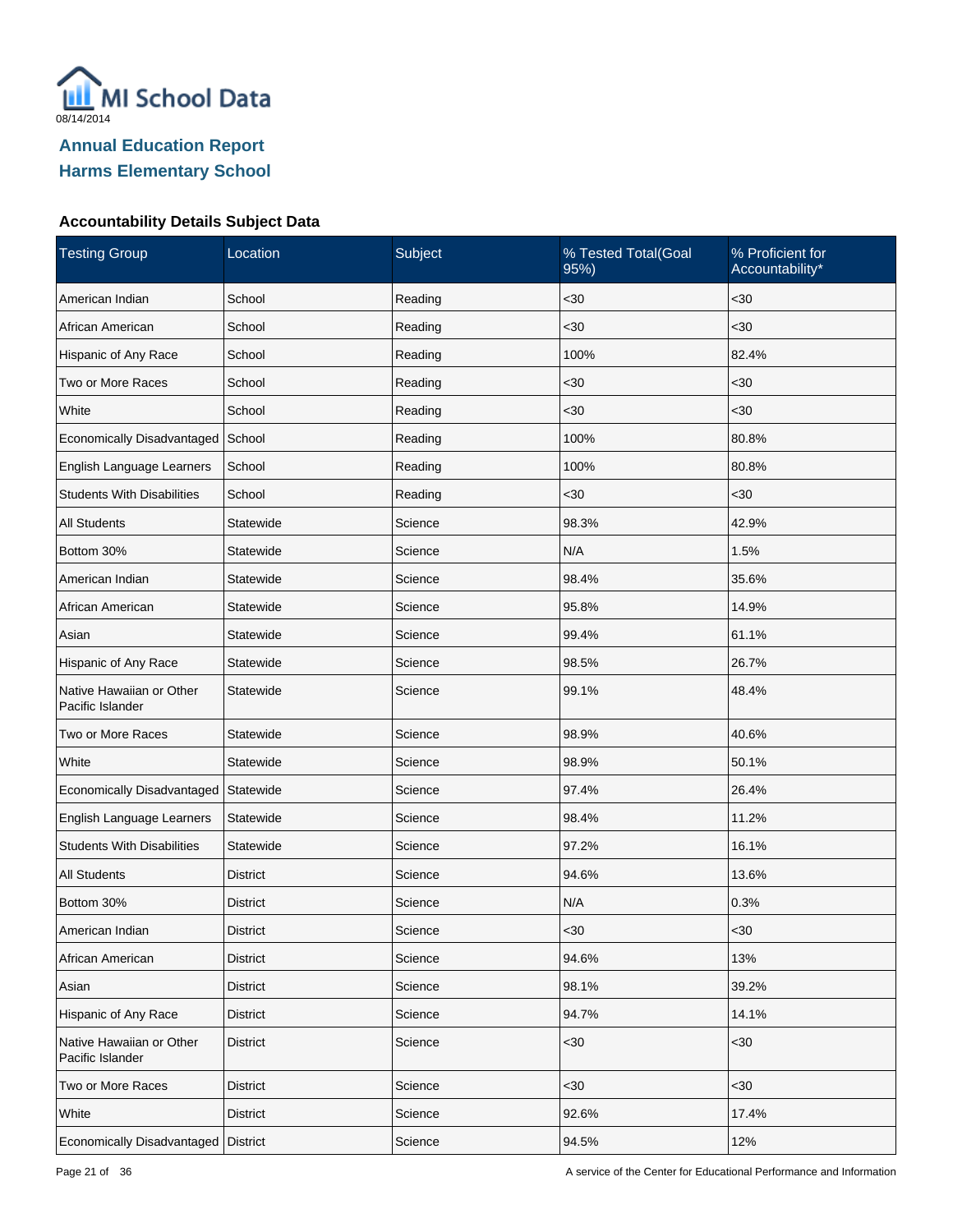

| <b>Testing Group</b>                         | Location        | Subject               | % Tested Total(Goal<br>95%) | % Proficient for<br>Accountability* |
|----------------------------------------------|-----------------|-----------------------|-----------------------------|-------------------------------------|
| English Language Learners                    | <b>District</b> | Science               | 95.1%                       | 12.1%                               |
| <b>Students With Disabilities</b>            | <b>District</b> | Science               | 89.9%                       | 8.2%                                |
| <b>All Students</b>                          | School          | Science               | 100%                        | 8.1%                                |
| Bottom 30%                                   | School          | Science               | N/A                         | $30$                                |
| American Indian                              | School          | Science               | $30$                        | <30                                 |
| African American                             | School          | Science               | $30$                        | $30$                                |
| Hispanic of Any Race                         | School          | Science               | 100%                        | 6.8%                                |
| Two or More Races                            | School          | Science               | $30$                        | $30$                                |
| White                                        | School          | Science               | $30$                        | <30                                 |
| Economically Disadvantaged                   | School          | Science               | 100%                        | 7.1%                                |
| English Language Learners                    | School          | Science               | 100%                        | 5.6%                                |
| <b>Students With Disabilities</b>            | School          | Science               | $30$                        | $30$                                |
| <b>All Students</b>                          | Statewide       | <b>Social Studies</b> | 97.3%                       | 57.3%                               |
| Bottom 30%                                   | Statewide       | <b>Social Studies</b> | N/A                         | 9.1%                                |
| American Indian                              | Statewide       | <b>Social Studies</b> | 97.7%                       | 49.7%                               |
| African American                             | Statewide       | <b>Social Studies</b> | 93.6%                       | 28.4%                               |
| Asian                                        | Statewide       | <b>Social Studies</b> | 99.1%                       | 74.4%                               |
| Hispanic of Any Race                         | Statewide       | <b>Social Studies</b> | 97.5%                       | 42.7%                               |
| Native Hawaiian or Other<br>Pacific Islander | Statewide       | Social Studies        | 98.9%                       | 65.5%                               |
| Two or More Races                            | Statewide       | <b>Social Studies</b> | 98.2%                       | 53.8%                               |
| White                                        | Statewide       | <b>Social Studies</b> | 98.2%                       | 64.5%                               |
| Economically Disadvantaged Statewide         |                 | <b>Social Studies</b> | 95.8%                       | 40.4%                               |
| English Language Learners                    | Statewide       | <b>Social Studies</b> | 97.5%                       | 22.7%                               |
| <b>Students With Disabilities</b>            | Statewide       | <b>Social Studies</b> | 92.3%                       | 21.7%                               |
| <b>All Students</b>                          | <b>District</b> | <b>Social Studies</b> | 89.3%                       | 25.2%                               |
| Bottom 30%                                   | <b>District</b> | <b>Social Studies</b> | N/A                         | 0%                                  |
| American Indian                              | <b>District</b> | Social Studies        | <30                         | $30$                                |
| African American                             | <b>District</b> | Social Studies        | 88.9%                       | 23.9%                               |
| Asian                                        | <b>District</b> | Social Studies        | 93.9%                       | 59.7%                               |
| Hispanic of Any Race                         | <b>District</b> | Social Studies        | 92%                         | 29.3%                               |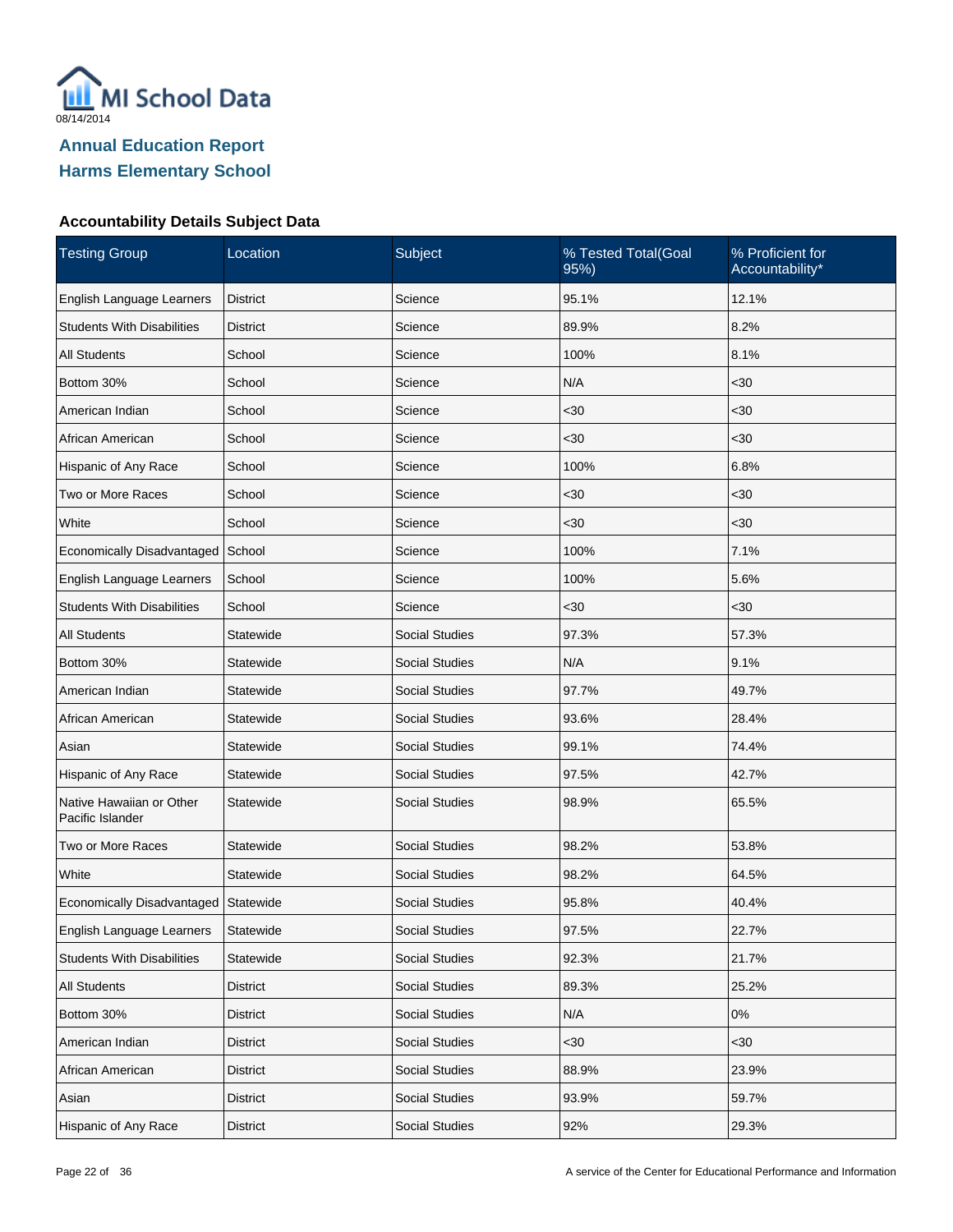

| <b>Testing Group</b>                         | Location        | Subject               | % Tested Total(Goal<br>95%) | % Proficient for<br>Accountability* |
|----------------------------------------------|-----------------|-----------------------|-----------------------------|-------------------------------------|
| Native Hawaiian or Other<br>Pacific Islander | <b>District</b> | <b>Social Studies</b> | <30                         | $30$                                |
| Two or More Races                            | <b>District</b> | <b>Social Studies</b> | $30$                        | $30$                                |
| White                                        | <b>District</b> | <b>Social Studies</b> | 86.8%                       | 27.7%                               |
| Economically Disadvantaged   District        |                 | <b>Social Studies</b> | 88.9%                       | 22.4%                               |
| English Language Learners                    | <b>District</b> | <b>Social Studies</b> | 92.1%                       | 27.5%                               |
| <b>Students With Disabilities</b>            | <b>District</b> | <b>Social Studies</b> | 66.7%                       | 6.8%                                |
| <b>All Students</b>                          | School          | <b>Social Studies</b> | 0%                          | 37.9%                               |
| Bottom 30%                                   | School          | <b>Social Studies</b> | N/A                         | <30                                 |
| African American                             | School          | <b>Social Studies</b> | <30                         | <30                                 |
| Hispanic of Any Race                         | School          | <b>Social Studies</b> | 0%                          | 37.3%                               |
| White                                        | School          | <b>Social Studies</b> | <30                         | $30$                                |
| Economically Disadvantaged School            |                 | <b>Social Studies</b> | 0%                          | 38.5%                               |
| English Language Learners                    | School          | <b>Social Studies</b> | 0%                          | 32.1%                               |
| <b>Students With Disabilities</b>            | School          | <b>Social Studies</b> | <30                         | <30                                 |
| <b>All Students</b>                          | Statewide       | Writing               | 98.5%                       | 73.2%                               |
| Bottom 30%                                   | Statewide       | Writing               | N/A                         | 26.5%                               |
| American Indian                              | Statewide       | Writing               | 98.5%                       | 63.2%                               |
| African American                             | Statewide       | Writing               | 96.4%                       | 54.4%                               |
| Asian                                        | Statewide       | Writing               | 99%                         | 86%                                 |
| Hispanic of Any Race                         | Statewide       | Writing               | 98.8%                       | 64.3%                               |
| Native Hawaiian or Other<br>Pacific Islander | Statewide       | Writing               | 99%                         | 76.6%                               |
| Two or More Races                            | Statewide       | Writing               | 99.1%                       | 72.8%                               |
| White                                        | Statewide       | Writing               | 99%                         | 77.8%                               |
| Economically Disadvantaged                   | Statewide       | Writing               | 97.8%                       | 61.3%                               |
| English Language Learners                    | Statewide       | Writing               | 98%                         | 51.1%                               |
| <b>Students With Disabilities</b>            | Statewide       | Writing               | 97.7%                       | 35.2%                               |
| All Students                                 | <b>District</b> | Writing               | 95.7%                       | 49.2%                               |
| Bottom 30%                                   | <b>District</b> | Writing               | N/A                         | $0\%$                               |
| American Indian                              | <b>District</b> | Writing               | $30$                        | $30$                                |
| African American                             | <b>District</b> | Writing               | 95.7%                       | 47.8%                               |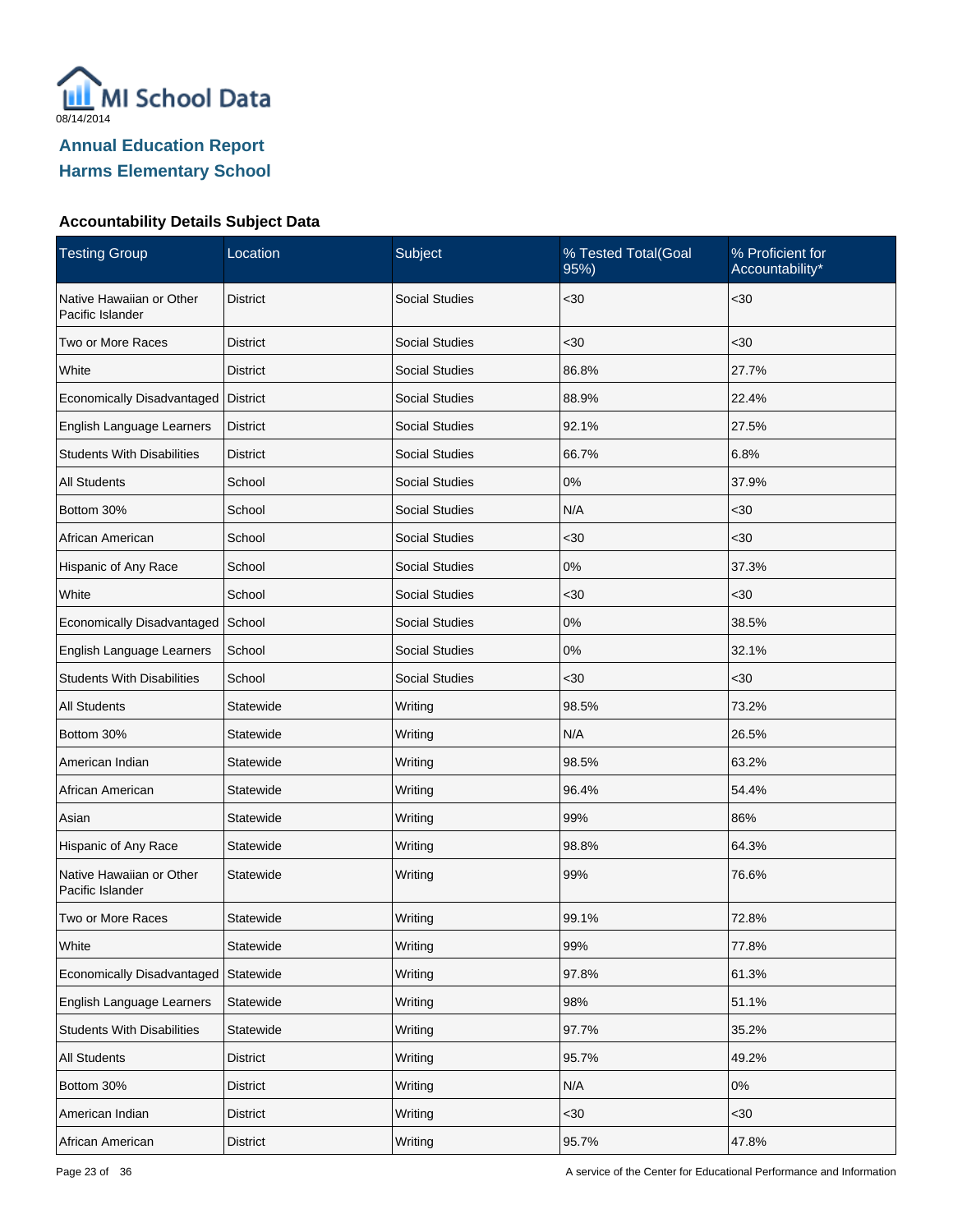

| <b>Testing Group</b>                         | Location        | Subject | % Tested Total(Goal<br>95% | % Proficient for<br>Accountability* |
|----------------------------------------------|-----------------|---------|----------------------------|-------------------------------------|
| Asian                                        | <b>District</b> | Writing | 91.5%                      | 66.7%                               |
| Hispanic of Any Race                         | <b>District</b> | Writing | 95.9%                      | 55.8%                               |
| Native Hawaiian or Other<br>Pacific Islander | <b>District</b> | Writing | $30$                       | <30                                 |
| Two or More Races                            | <b>District</b> | Writing | 107.7%                     | 41.9%                               |
| White                                        | <b>District</b> | Writing | 95.4%                      | 52.1%                               |
| Economically Disadvantaged                   | <b>District</b> | Writing | 95.7%                      | 47.3%                               |
| English Language Learners                    | <b>District</b> | Writing | 95.6%                      | 53.1%                               |
| <b>Students With Disabilities</b>            | <b>District</b> | Writing | 90.1%                      | 21.6%                               |
| <b>All Students</b>                          | School          | Writing | 100%                       | 67.6%                               |
| Bottom 30%                                   | School          | Writing | N/A                        | <30                                 |
| African American                             | School          | Writing | <30                        | <30                                 |
| Hispanic of Any Race                         | School          | Writing | 100%                       | 68.2%                               |
| Two or More Races                            | School          | Writing |                            |                                     |
| White                                        | School          | Writing | $30$                       | $30$                                |
| Economically Disadvantaged                   | School          | Writing | 100%                       | 67.1%                               |
| English Language Learners                    | School          | Writing | 100%                       | 66.1%                               |
| <b>Students With Disabilities</b>            | School          | Writing | $30$                       | <30                                 |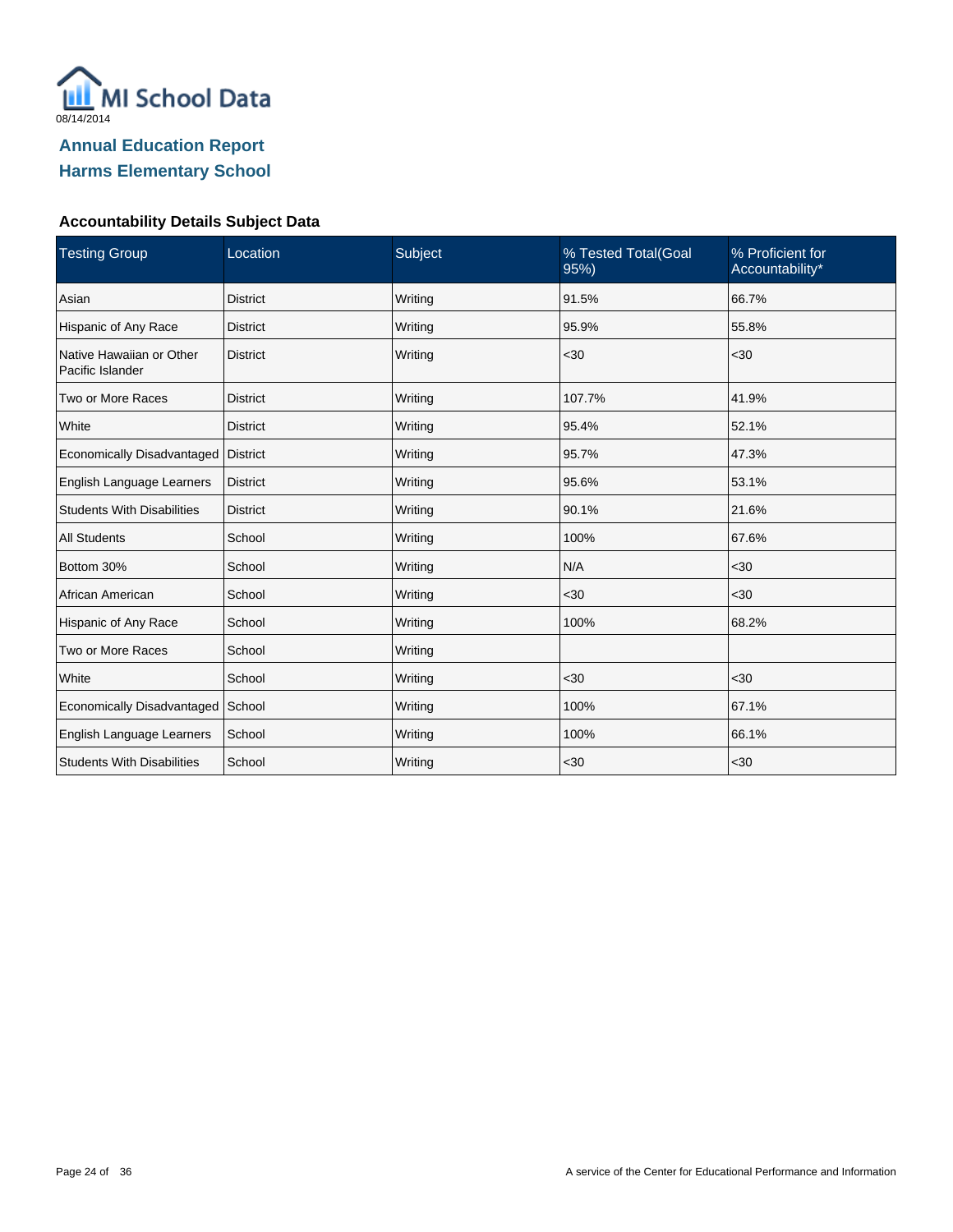

#### **Accountability Details Graduation Data**

| <b>Testing Group</b>                      | Location        | Accountability Scorecard Completion Rate<br>(High Schools only)<br>(Goal 80%) |
|-------------------------------------------|-----------------|-------------------------------------------------------------------------------|
| <b>All Students</b>                       | Statewide       | 77%                                                                           |
| American Indian                           | Statewide       | 64.1%                                                                         |
| African American                          | Statewide       | 60.5%                                                                         |
| Asian                                     | Statewide       | 87.9%                                                                         |
| Hispanic of Any Race                      | Statewide       | 67.3%                                                                         |
| Migrant                                   | Statewide       | 70.5%                                                                         |
| Native Hawaiian or Other Pacific Islander | Statewide       | 69.2%                                                                         |
| Two or More Races                         | Statewide       | 73.9%                                                                         |
| White                                     | Statewide       | 82.1%                                                                         |
| Female                                    | Statewide       | 81.5%                                                                         |
| Male                                      | Statewide       | 72.7%                                                                         |
| Economically Disadvantaged                | Statewide       | 63.9%                                                                         |
| English Language Learners                 | Statewide       | 65.4%                                                                         |
| <b>Students With Disabilities</b>         | Statewide       | 53.6%                                                                         |
| <b>Homeless</b>                           | Statewide       | 54.2%                                                                         |
| <b>All Students</b>                       | <b>District</b> | 64.6%                                                                         |
| African American                          | <b>District</b> | 64.5%                                                                         |
| Asian                                     | <b>District</b> | 79.1%                                                                         |
| Hispanic of Any Race                      | <b>District</b> | 69.2%                                                                         |
| White                                     | <b>District</b> | 44.9%                                                                         |
| Economically Disadvantaged                | <b>District</b> | 63.7%                                                                         |
| English Language Learners                 | <b>District</b> | 71.5%                                                                         |
| <b>Students With Disabilities</b>         | <b>District</b> | 40.9%                                                                         |
| Bottom 30%                                | <b>District</b> | 86.1%                                                                         |

\* All data based on students enrolled for a full academic year.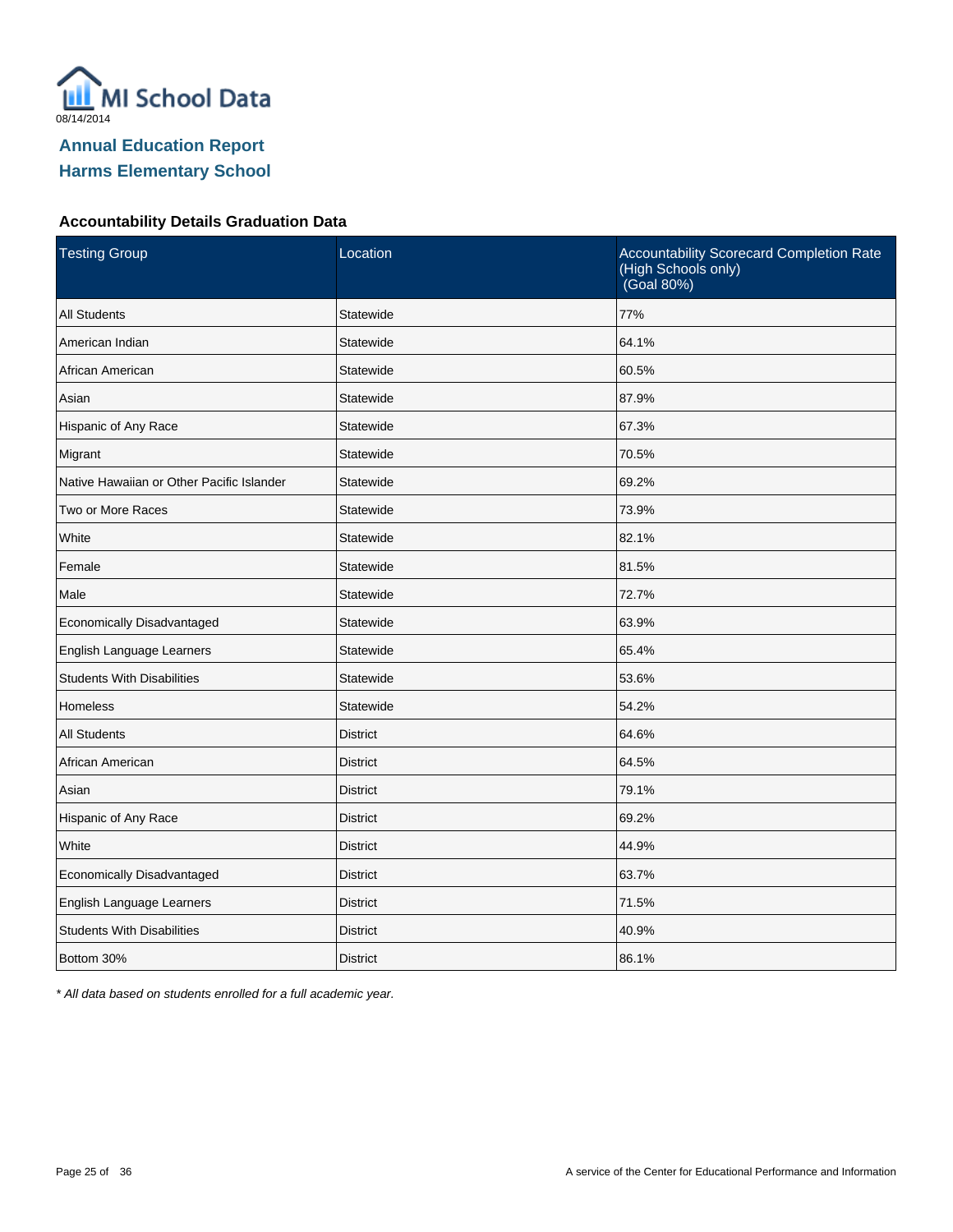

#### **Accountability Details Attendance Data**

| <b>Testing Group</b> | Location        | Attendance Rate<br>(Goal 90%) |
|----------------------|-----------------|-------------------------------|
| <b>All Students</b>  | Statewide       | 94.3%                         |
| All Students         | <b>District</b> | 86.8%                         |
| All Students         | School          | 93%                           |

\* All data based on students enrolled for a full academic year.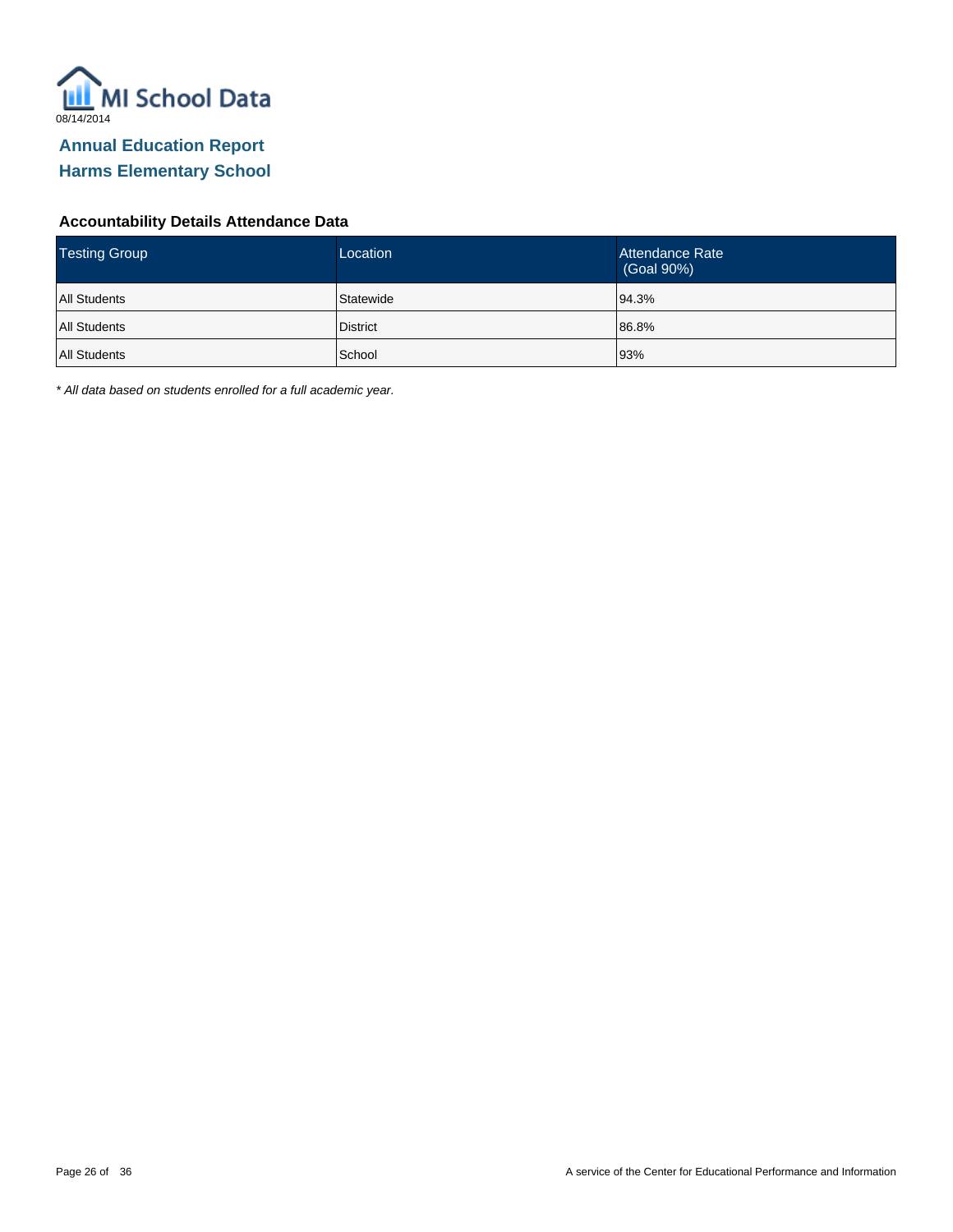

# **Annual Education Report**

**Harms Elementary School**

## **Accountability Status District Data**

| <b>District</b><br><b>Name</b> | Reading<br><b>Status</b> | Reading<br>Score | <b>Writina</b><br>Status | <b>Writing</b><br>Score | Math Status Math Score |  | Science<br>Status | Science<br><b>Score</b> | Social<br><b>Studies</b><br><b>Status</b> | Social<br><b>Studies</b><br>Score | Overall<br><b>Status</b> | Overall<br>Score |
|--------------------------------|--------------------------|------------------|--------------------------|-------------------------|------------------------|--|-------------------|-------------------------|-------------------------------------------|-----------------------------------|--------------------------|------------------|
|--------------------------------|--------------------------|------------------|--------------------------|-------------------------|------------------------|--|-------------------|-------------------------|-------------------------------------------|-----------------------------------|--------------------------|------------------|

No Data to Display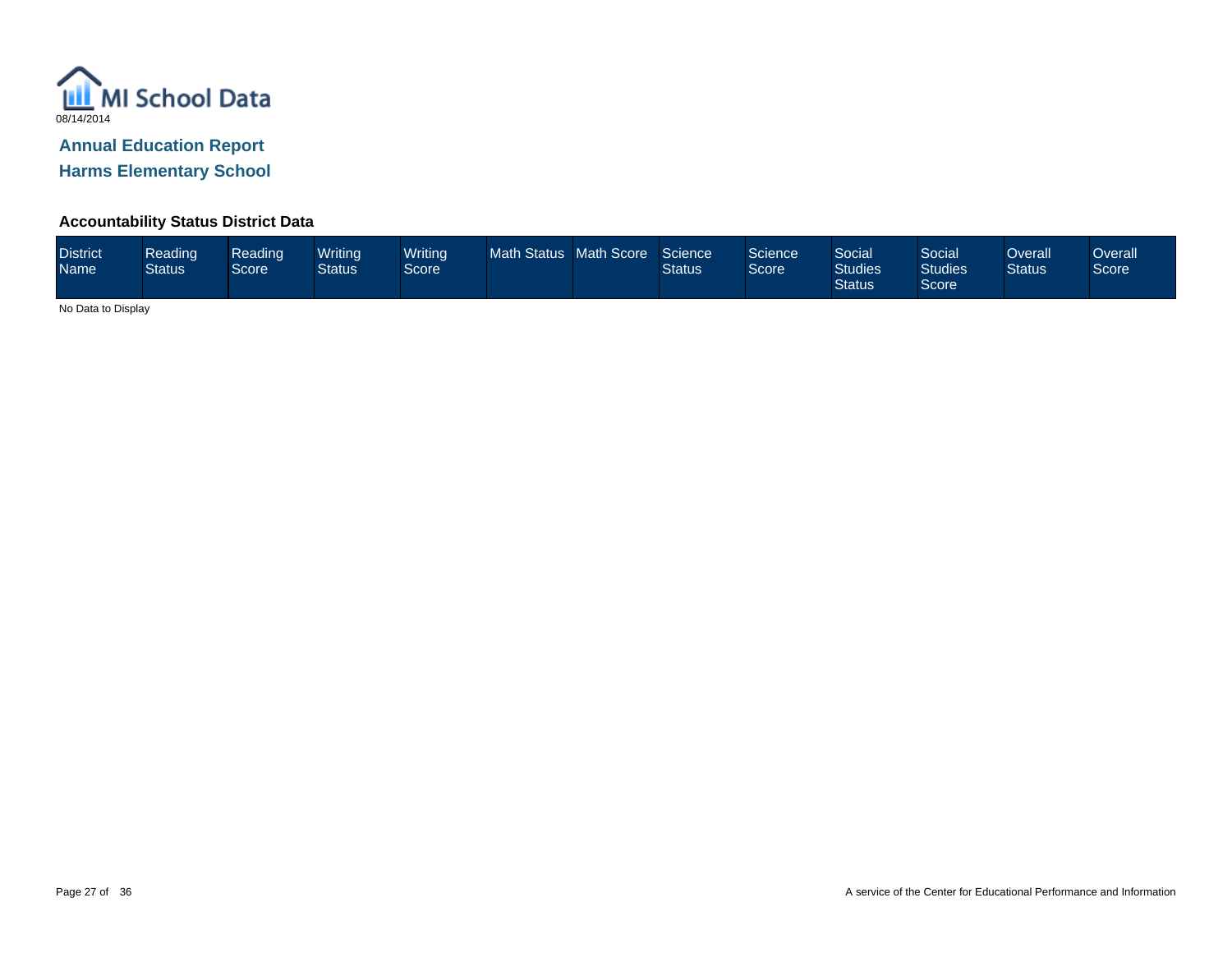

# **Annual Education Report**

**Harms Elementary School**

## **Accountability Status School Data**

| <b>District</b><br>Name <sup>1</sup> | School<br><b>Name</b>                | <b>Title 1</b><br><b>Status</b> | Reading<br><b>Status</b> | Reading<br>Score | Writing<br><b>Status</b> | Writing<br>Score | Math<br><b>Status</b> | <b>Math</b><br>Score | Science<br><b>Status</b> | Science<br>Score | Social<br><b>Studies</b><br><b>Status</b> | Social<br><b>Studies</b><br>Score | Overall<br><b>Status</b> | <b>Overall</b><br>Score |
|--------------------------------------|--------------------------------------|---------------------------------|--------------------------|------------------|--------------------------|------------------|-----------------------|----------------------|--------------------------|------------------|-------------------------------------------|-----------------------------------|--------------------------|-------------------------|
| Detroit City<br>School<br>District   | <b>Harms</b><br>Elementary<br>School |                                 | Green                    |                  | Green                    |                  | Green                 |                      | Red                      | ١C               | Green                                     | $\sqrt{2}$                        | Yellow                   | 40                      |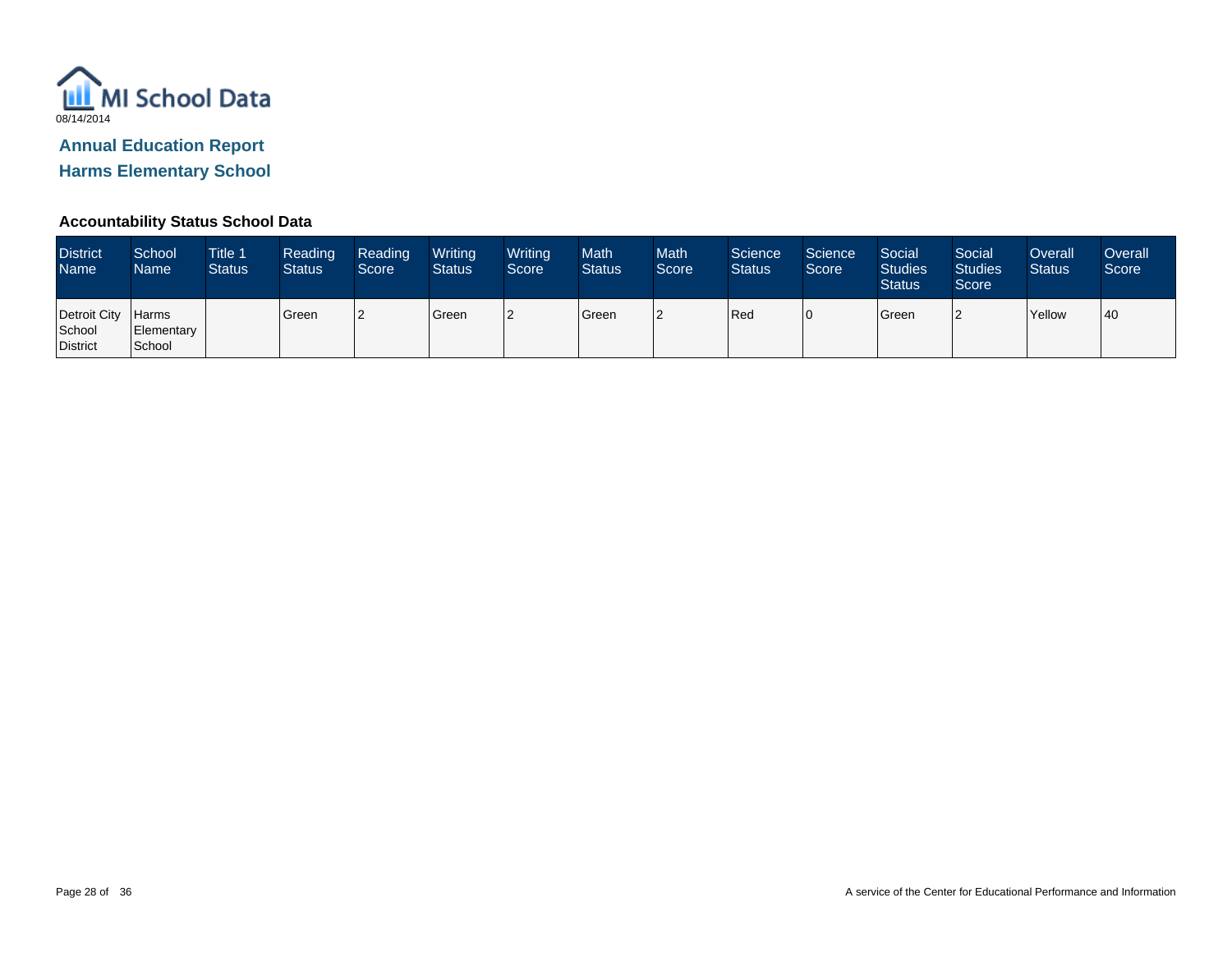

## **Teacher Quality - Qualification**

|                                                                                                             | Other | B.A. | <b>M.A.</b> | .P.H.D. |
|-------------------------------------------------------------------------------------------------------------|-------|------|-------------|---------|
| Professional Qualifications of 0<br>All Public Elementary and<br>Secondary School Teachers<br>in the School |       |      |             |         |

Professional Qualifications are defined by the State and may include information such as the degrees of public school teachers (e.g., percentage of teachers with Bachelors Degrees or Masters Degrees) or the percentage of fully certified teachers

#### **Teacher Quality - Class**

|                                                                                                                              | School Aggregate | <b>High-Poverty Schools</b> | <b>Low-Poverty Schools</b> |
|------------------------------------------------------------------------------------------------------------------------------|------------------|-----------------------------|----------------------------|
| Percentage of Core Academic<br>Subject Elementary and Secondary<br>School Classes not Taught by Highly<br>Qualified Teachers | $0.0\%$          | $0.0\%$                     | $10.0\%$                   |

#### **Teacher Quality - Provisional**

|                                                                                                             | <b>Certification Percent</b> |
|-------------------------------------------------------------------------------------------------------------|------------------------------|
| Percentage of Public Elementary and Secondary School Teachers in the<br>School with Emergency Certification | 10%                          |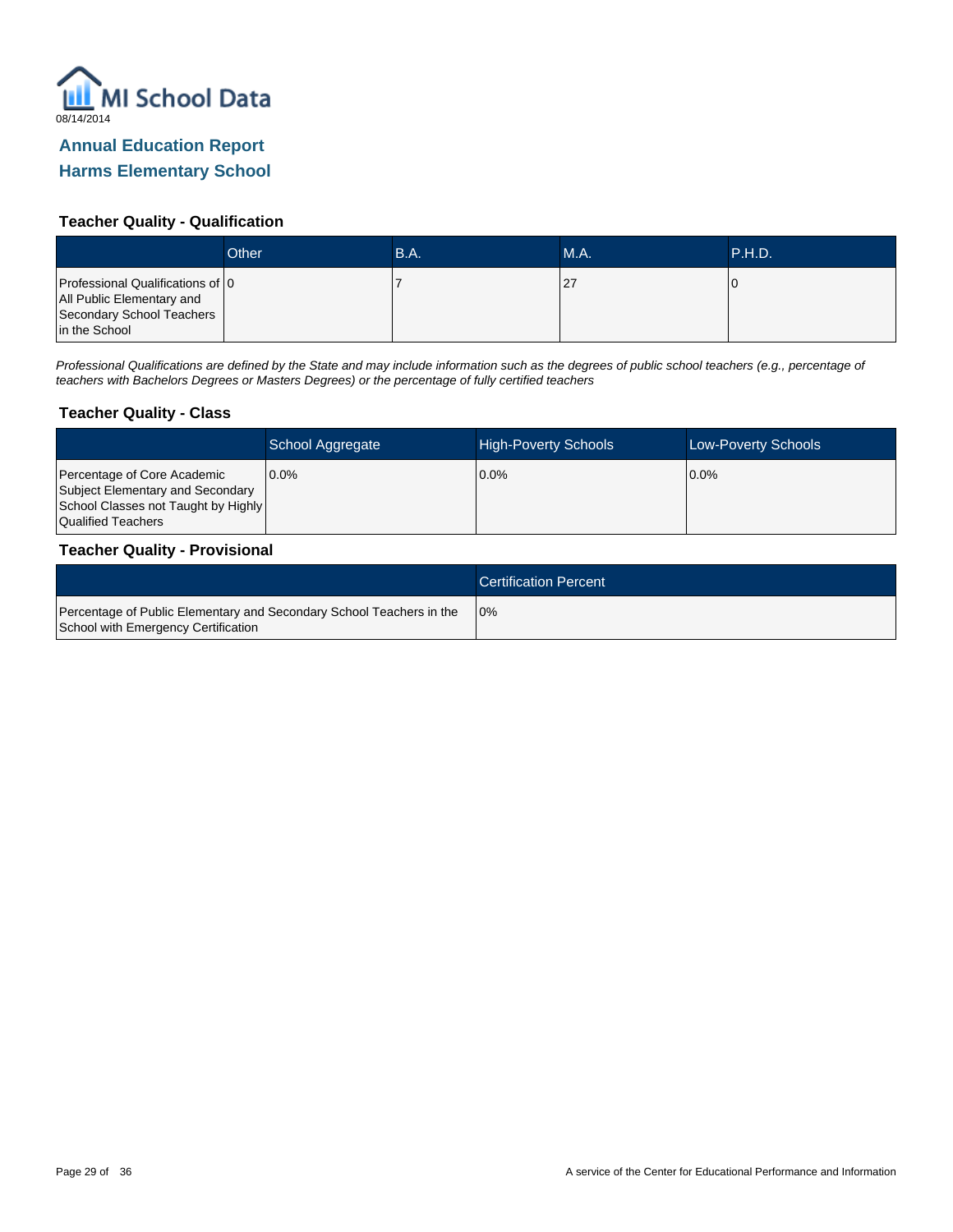

#### **NAEP Grade 4 Math**

|                                                                                                                                             | <b>Percent of Students</b>                 | Percent below Basic Percent Basic |                                 | <b>Percent Proficient</b>           | <b>Percent Advanced</b>     |
|---------------------------------------------------------------------------------------------------------------------------------------------|--------------------------------------------|-----------------------------------|---------------------------------|-------------------------------------|-----------------------------|
| <b>All Students</b>                                                                                                                         | 100                                        | 23                                | 40                              | 30                                  | 17                          |
| Male<br>Female                                                                                                                              | 52<br>48                                   | 24<br>23                          | 38<br>41                        | 31<br>30                            | 6                           |
| National Lunch<br>Program Eligibility<br>Eligible<br>Not Eligible<br>Info not available                                                     | 54<br>46<br>ŧ                              | 35<br>9                           | 45<br>34<br>$\ddagger$          | 18<br>45<br>ŧ                       | 2<br>12<br>ŧ                |
| Race/Ethnicity<br>White<br><b>Black</b><br>Hispanic<br>Asian<br>American Indian<br>Native Hawaiian/Pacific<br>Islander<br>Two or More Races | 66<br>19<br>9<br>11<br>ŧ<br>$\overline{2}$ | 14<br>53<br>36<br>11<br>16        | 41<br>37<br>42<br>35<br>ŧ<br>50 | 38<br>9<br>18<br>24<br>ŧ<br>ŧ<br>24 | 4<br>30<br>$\ddagger$<br>10 |
| Student classified as<br>having a disability<br><b>SD</b><br>Not SD                                                                         | 12<br>88                                   | 50<br>20                          | 34<br>40                        | 15<br>33                            |                             |
| Student is an English<br>Language Learner<br><b>ELL</b><br>Not ELL                                                                          | 8<br>92                                    | 21<br>21                          | 40<br>40                        | 32<br>32                            |                             |

‡ Reporting Standards not met. Note: Observed differences are not necessarily statistically significant. Detail may not sum to total because of rounding. SOURCE: U.S. Department of Education. Institute for Education Sciences. National Center for Education Statistics. National Assessment Program (NAEP) 2013 Mathematics Achievement.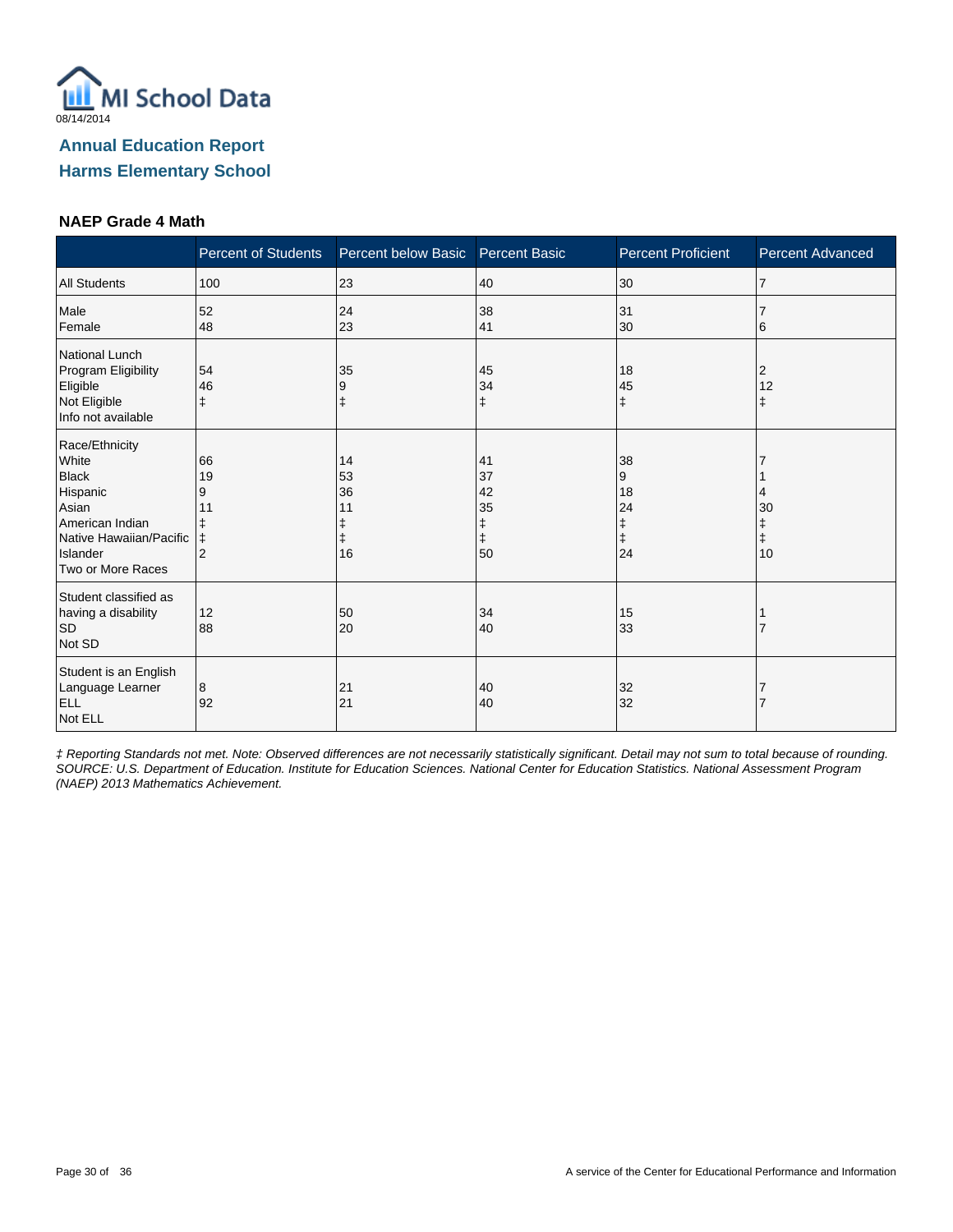

#### **NAEP Grade 8 Math**

|                                                                                                                                             | <b>Percent of Students</b> | Percent below Basic            | <b>Percent Basic</b>                | <b>Percent Proficient</b>                    | <b>Percent Advanced</b> |
|---------------------------------------------------------------------------------------------------------------------------------------------|----------------------------|--------------------------------|-------------------------------------|----------------------------------------------|-------------------------|
| <b>All Students</b>                                                                                                                         | 100                        | 30                             | 40                                  | 23                                           | $\overline{7}$          |
| Male<br>Female                                                                                                                              | 52<br>48                   | 31<br>28                       | 38<br>42                            | 23<br>24                                     | 8<br>6                  |
| National Lunch<br>Program Eligibility<br>Eligible<br>Not Eligible<br>Info not available                                                     | 46<br>54<br>$\Omega$       | 46<br>16<br>0                  | 38<br>42<br>0                       | 14<br>32<br>$\Omega$                         | 2<br>10<br>0            |
| Race/Ethnicity<br>White<br><b>Black</b><br>Hispanic<br>Asian<br>American Indian<br>Native Hawaiian/Pacific<br>Islander<br>Two or More Races | 72<br>16<br>6<br>3<br>2    | 21<br>64<br>51<br>12<br>O<br>0 | 43<br>29<br>35<br>28<br>0<br>0<br>0 | 29<br>6<br>13<br>30<br>0<br>0<br>$\mathbf 0$ | 30<br>0                 |
| Student classified as<br>having a disability<br><b>SD</b><br>Not SD                                                                         | 12<br>88                   | 50<br>20                       | 34<br>40                            | 14<br>33                                     | 2                       |
| Student is an English<br>Language Learner<br><b>ELL</b><br>Not ELL                                                                          | 3<br>97                    | 74<br>28                       | 24<br>41                            | $\overline{2}$<br>24                         | 0                       |

‡ Reporting Standards not met. NOTE: Observed differences are not necessarily statistically significant. Detail may not sum to total because of rounding. SOURCE: U.S. Department of Education. Institute for Education Sciences. National Center for Education Statistics. National Assessment Program (NAEP) 2013 Mathematics Achievement.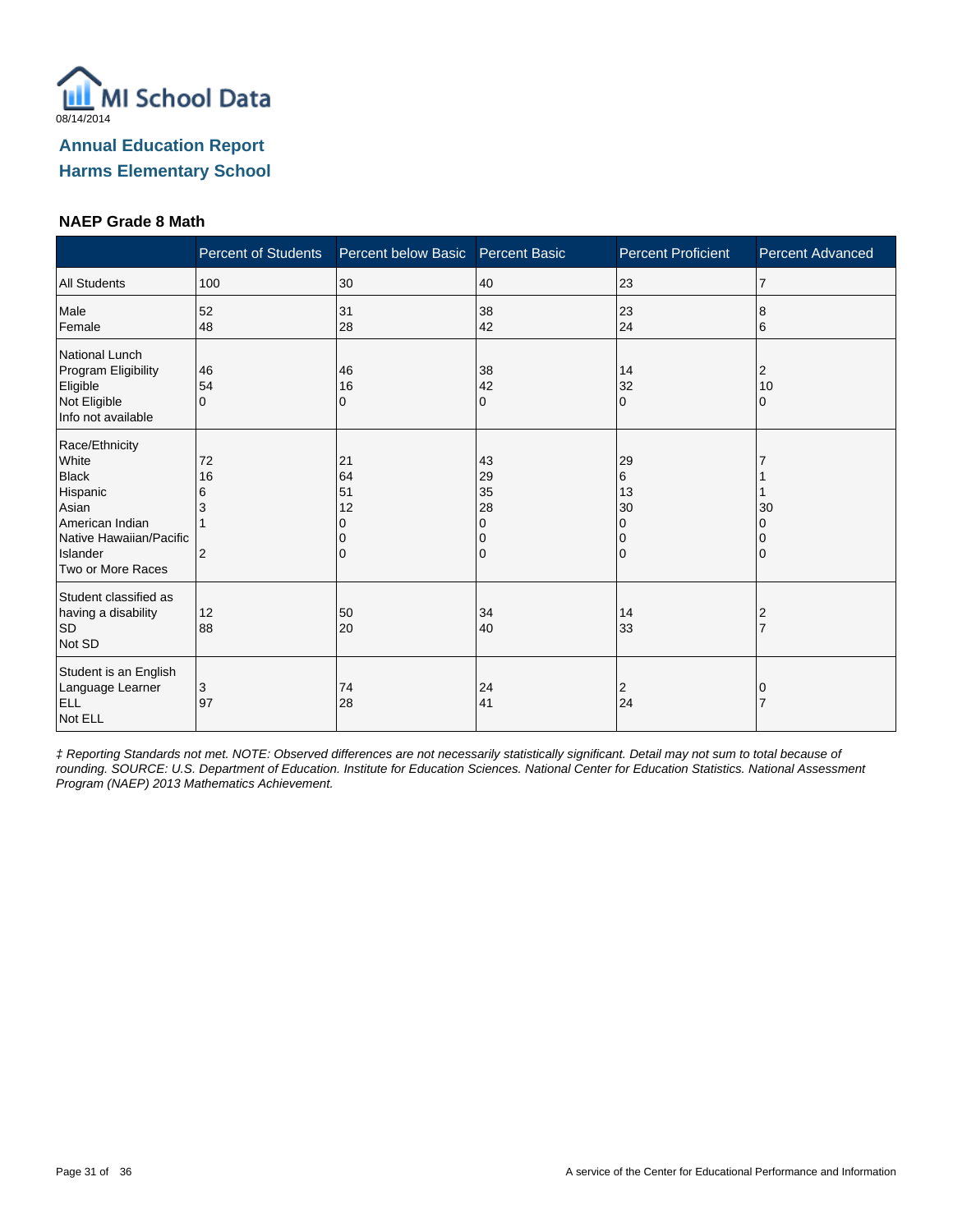

#### **NAEP Grade 12 Math**

|                                                                                                                                             | <b>Percent of Students</b> | Percent below Basic  | <b>Percent Basic</b>                | <b>Percent Proficient</b> | <b>Percent Advanced</b> |
|---------------------------------------------------------------------------------------------------------------------------------------------|----------------------------|----------------------|-------------------------------------|---------------------------|-------------------------|
| <b>All Students</b>                                                                                                                         | 100                        | 34                   | 41                                  | 23                        | 2                       |
| Male<br>Female                                                                                                                              | 51<br>49                   | 32<br>35             | 41<br>42                            | 26<br>22                  |                         |
| National Lunch<br>Program Eligibility<br>Eligible<br>Not Eligible<br>Info not available                                                     | 35<br>64<br>$\mathbf 0$    | 54<br>22<br>$\Omega$ | 37<br>44<br>0                       | 9<br>32<br>$\Omega$       | $\Omega$                |
| Race/Ethnicity<br>White<br><b>Black</b><br>Hispanic<br>Asian<br>American Indian<br>Native Hawaiian/Pacific<br>Islander<br>Two or More Races | 76<br>14<br>5<br>3<br>l 0  | 26<br>68<br>58<br>26 | 42<br>27<br>33<br>32<br>O<br>0<br>0 | 30<br>5<br>9<br>35<br>0   |                         |
| Student classified as<br>having a disability<br><b>SD</b><br>Not SD                                                                         | 9<br>91                    | 78<br>30             | 19<br>43                            | 3<br>25                   | 2                       |
| Student is an English<br>Language Learner<br><b>ELL</b><br>Not ELL                                                                          | 2<br>98                    | 0<br>33              | 0<br>41                             | 0<br>24                   | O<br>2                  |

‡ Reporting Standards not met. NOTE: Observed differences are not necessarily statistically significant. Detail may not sum to total because of rounding. SOURCE: U.S. Department of Education. Institute for Education Sciences. National Center for Education Statistics. National Assessment Program (NAEP) 2013 Mathematics Achievement.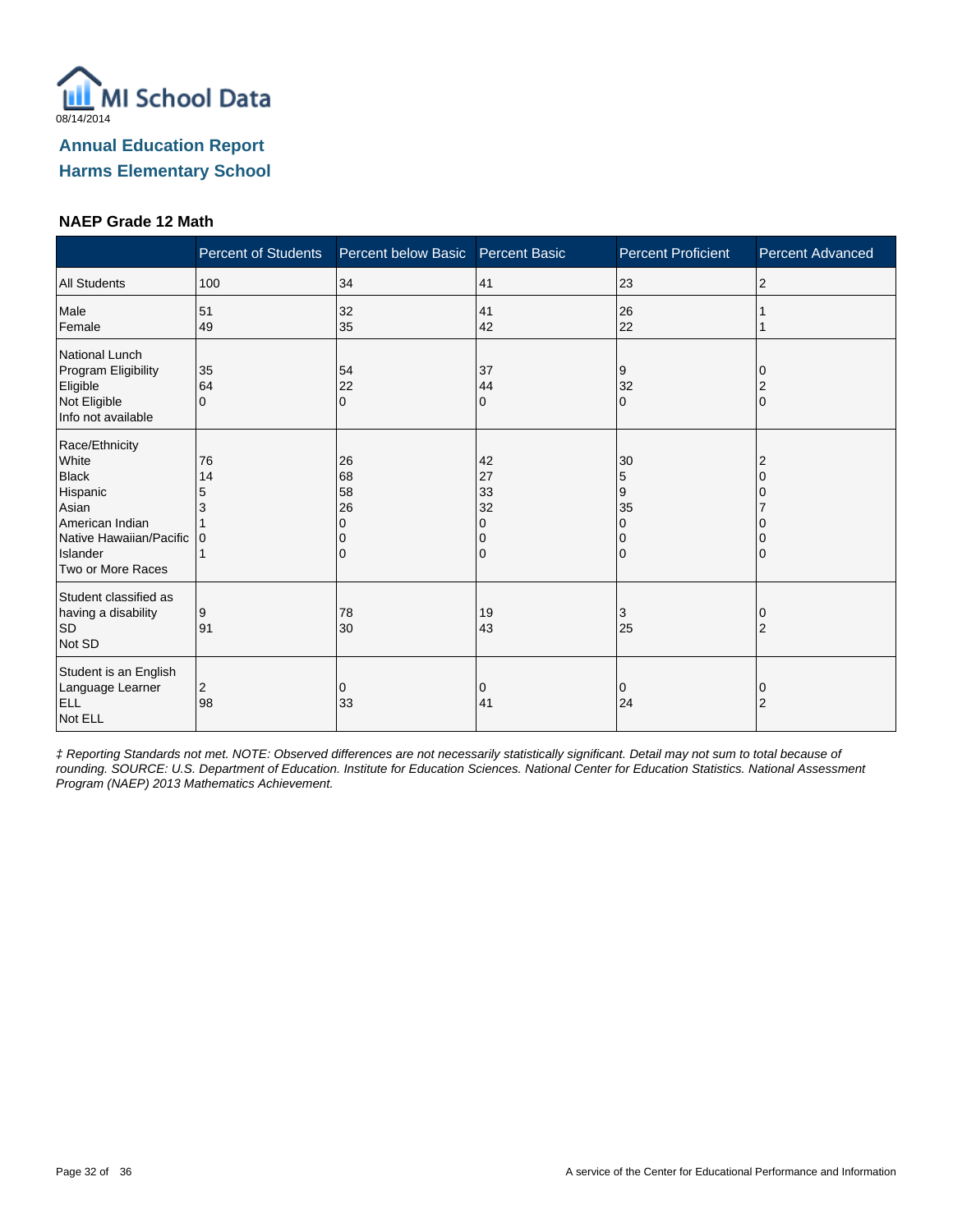

#### **NAEP Grade 4 Reading**

|                                                                                                                                             | <b>Percent of Students</b>    | Percent below Basic                       | Percent Basic                       | <b>Percent Proficient</b>                  | <b>Percent Advanced</b> |
|---------------------------------------------------------------------------------------------------------------------------------------------|-------------------------------|-------------------------------------------|-------------------------------------|--------------------------------------------|-------------------------|
| <b>All Students</b>                                                                                                                         | 100                           | 36                                        | 33                                  | 25                                         | 6                       |
| Male<br>Female                                                                                                                              | 50<br>50                      | 31<br>20                                  | 37<br>37                            | 28<br>37                                   | 4<br>6                  |
| National Lunch<br>Program Eligibility<br>Eligible<br>Not Eligible<br>Info not available                                                     | 35<br>64<br>$\Omega$          | 37<br>19<br>0                             | 39<br>36<br>0                       | 22<br>38<br>$\Omega$                       | 2                       |
| Race/Ethnicity<br>White<br><b>Black</b><br>Hispanic<br>Asian<br>American Indian<br>Native Hawaiian/Pacific<br>Islander<br>Two or More Races | 66<br>18<br>9<br>3<br>ΙO<br>0 | 28<br>61<br>47<br>23<br>$\mathbf{0}$<br>0 | 35<br>27<br>32<br>32<br>0<br>0<br>0 | 29<br>11<br>18<br>32<br>0<br>0<br>$\Omega$ | 8<br>3<br>13            |
| Student classified as<br>having a disability<br><b>SD</b><br>Not SD                                                                         | 93                            | 66<br>23                                  | 25<br>32                            | 9<br>34                                    | 5                       |
| Student is an English<br>Language Learner<br><b>ELL</b><br>Not ELL                                                                          | 2<br>98                       | 0<br>25                                   | 0<br>37                             | 0<br>33                                    | 0<br>5                  |

# Rounds to zero

‡ Reporting Standards not met. NOTE: Observed differences are not necessarily statistically significant. Detail may not sum to total because of rounding. SOURCE: U.S. Department of Education, Institute of Education Sciences, National Center for Education Statistics, National Assessment of Educational Progress (NAEP), 2013 Reading Assessment.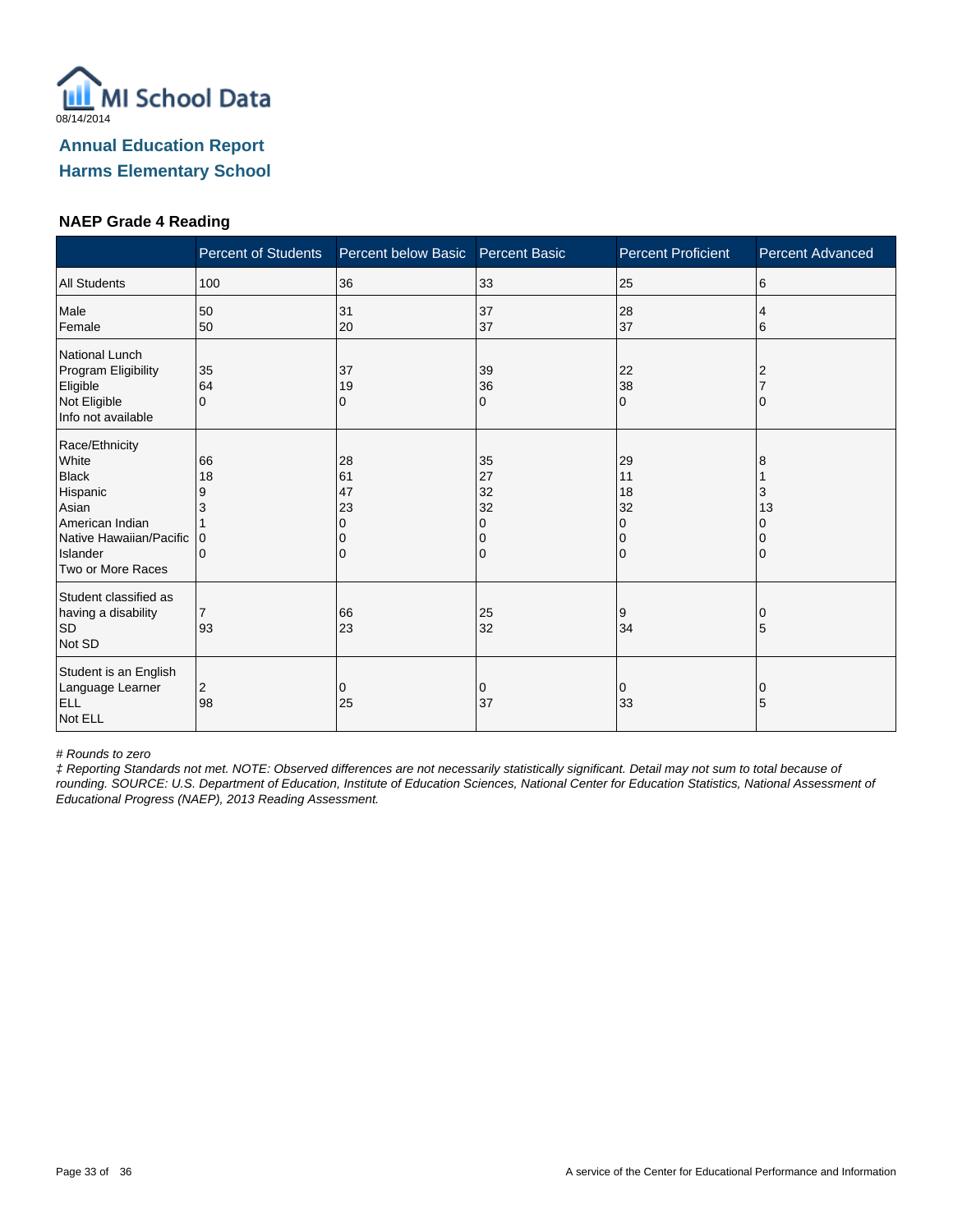

#### **NAEP Grade 8 Reading**

|                                                                                                                                             | <b>Percent of Students</b>                       | Percent below Basic       | <b>Percent Basic</b>                | <b>Percent Proficient</b>           | <b>Percent Advanced</b> |
|---------------------------------------------------------------------------------------------------------------------------------------------|--------------------------------------------------|---------------------------|-------------------------------------|-------------------------------------|-------------------------|
| <b>All Students</b>                                                                                                                         | 100                                              | 23                        | 44                                  | 30                                  | 3                       |
| Male<br>Female                                                                                                                              | 52<br>48                                         | 26<br>19                  | 47<br>42                            | 25<br>35                            | 2<br>4                  |
| National Lunch<br>Program Eligibility<br>Eligible<br>Not Eligible<br>Info not available                                                     | 46<br>54<br>$\Omega$                             | 34<br>13<br>0             | 47<br>42<br>0                       | 18<br>40<br>$\Omega$                | 5<br>O                  |
| Race/Ethnicity<br>White<br><b>Black</b><br>Hispanic<br>Asian<br>American Indian<br>Native Hawaiian/Pacific<br>Islander<br>Two or More Races | 72<br>15<br>6<br>3<br>$\Omega$<br>$\overline{2}$ | 17<br>46<br>31<br>17<br>0 | 46<br>42<br>47<br>30<br>0<br>0<br>0 | 34<br>11<br>20<br>39<br>0<br>0<br>0 | 2<br>14                 |
| Student classified as<br>having a disability<br><b>SD</b><br>Not SD                                                                         | 10<br>90                                         | 59<br>19                  | 34<br>45                            | 33                                  | 3                       |
| Student is an English<br>Language Learner<br><b>ELL</b><br>Not ELL                                                                          | 8<br>92                                          | 61<br>34                  | 30<br>34                            | 8<br>25                             |                         |

# Rounds to zero

‡ Reporting Standards not met. NOTE: Observed differences are not necessarily statistically significant. Detail may not sum to total because of rounding. SOURCE: U.S. Department of Education, Institute of Education Sciences, National Center for Education Statistics, National Assessment of Educational Progress (NAEP), 2013 Reading Assessment.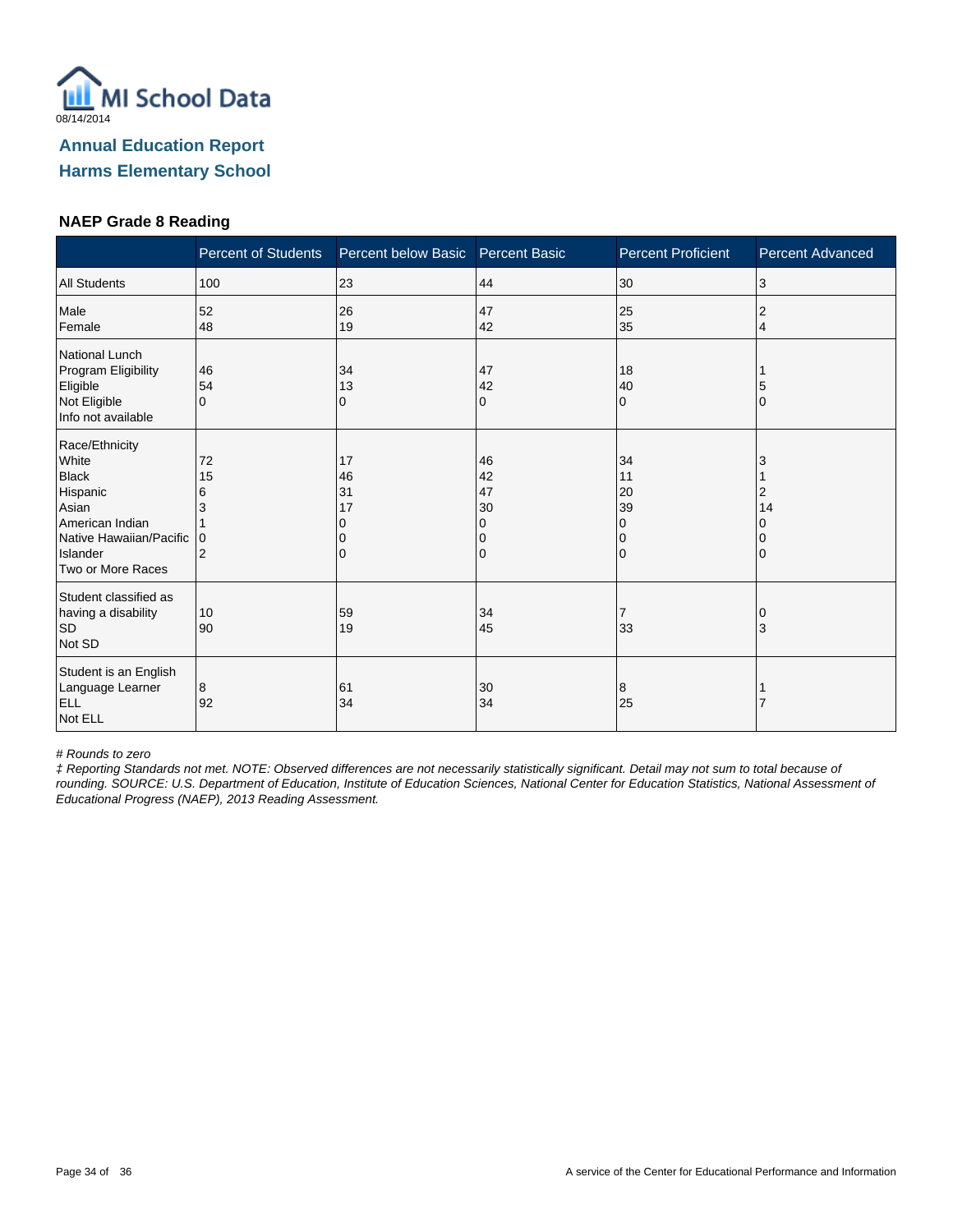

#### **NAEP Grade 12 Reading**

|                                                                                                                                             | <b>Percent of Students</b>                    | Percent below Basic            | <b>Percent Basic</b>                | <b>Percent Proficient</b>                                   | <b>Percent Advanced</b> |
|---------------------------------------------------------------------------------------------------------------------------------------------|-----------------------------------------------|--------------------------------|-------------------------------------|-------------------------------------------------------------|-------------------------|
| <b>All Students</b>                                                                                                                         | 100                                           | 26                             | 5                                   | 27                                                          | 5                       |
| Male<br>Female                                                                                                                              | 50<br>50                                      | 31<br>20                       | 37<br>37                            | 28<br>37                                                    | 4<br>6                  |
| National Lunch<br>Program Eligibility<br>Eligible<br>Not Eligible<br>Info not available                                                     | 35<br>64                                      | 37<br>19<br>0                  | 39<br>36<br>0                       | 22<br>38<br>$\Omega$                                        |                         |
| Race/Ethnicity<br>White<br><b>Black</b><br>Hispanic<br>Asian<br>American Indian<br>Native Hawaiian/Pacific<br>Islander<br>Two or More Races | 76<br>14<br>5<br>3<br>$\Omega$<br>$\mathbf 0$ | 20<br>52<br>34<br>21<br>O<br>0 | 38<br>36<br>44<br>26<br>0<br>0<br>0 | 36<br>12<br>21<br>41<br>$\Omega$<br>$\Omega$<br>$\mathbf 0$ | 6<br>12                 |
| Student classified as<br>having a disability<br><b>SD</b><br>Not SD                                                                         | $\overline{7}$<br>93                          | 66<br>23                       | 25<br>38                            | 8<br>34                                                     | 5                       |
| Student is an English<br>Language Learner<br><b>ELL</b><br>Not ELL                                                                          | 2<br>98                                       | 0<br>25                        | 0<br>37                             | 0<br>33                                                     | 0<br>5                  |

# Rounds to zero

‡ Reporting Standards not met. NOTE: Observed differences are not necessarily statistically significant. Detail may not sum to total because of rounding. SOURCE: U.S. Department of Education, Institute of Education Sciences, National Center for Education Statistics, National Assessment of Educational Progress (NAEP), 2013 Reading Assessment.